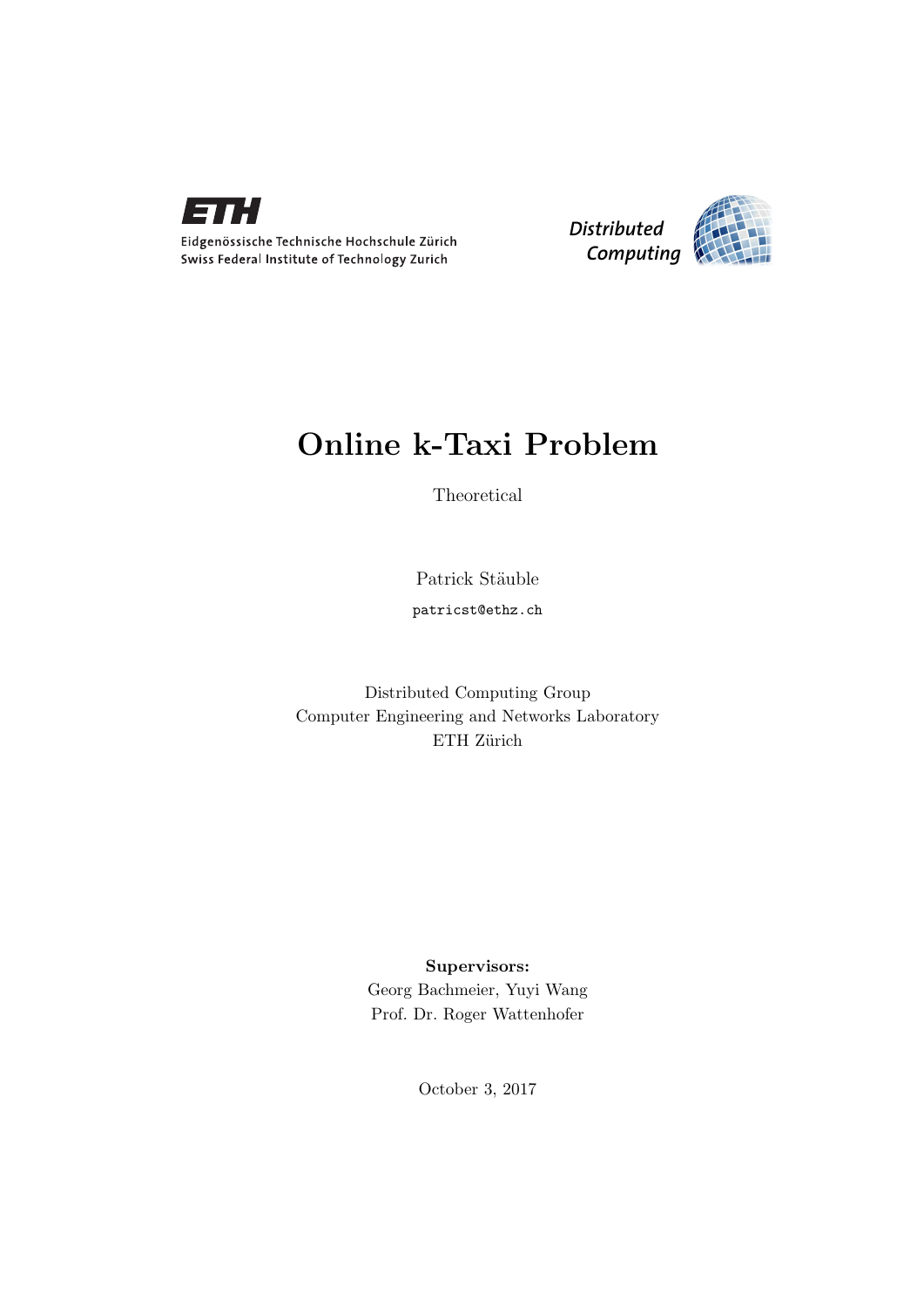# Abstract

<span id="page-1-0"></span>In the k-server and the k-taxi problem the distance that the entities cover is the main and sole cost source. However, the time a request is waiting for its execution is very important as well and is excluded from the current cost model. In this thesis we propose a new approach that takes both the driving distance as well as the waiting time into consideration. For this new cost function we will present an algorithm and discuss its performance.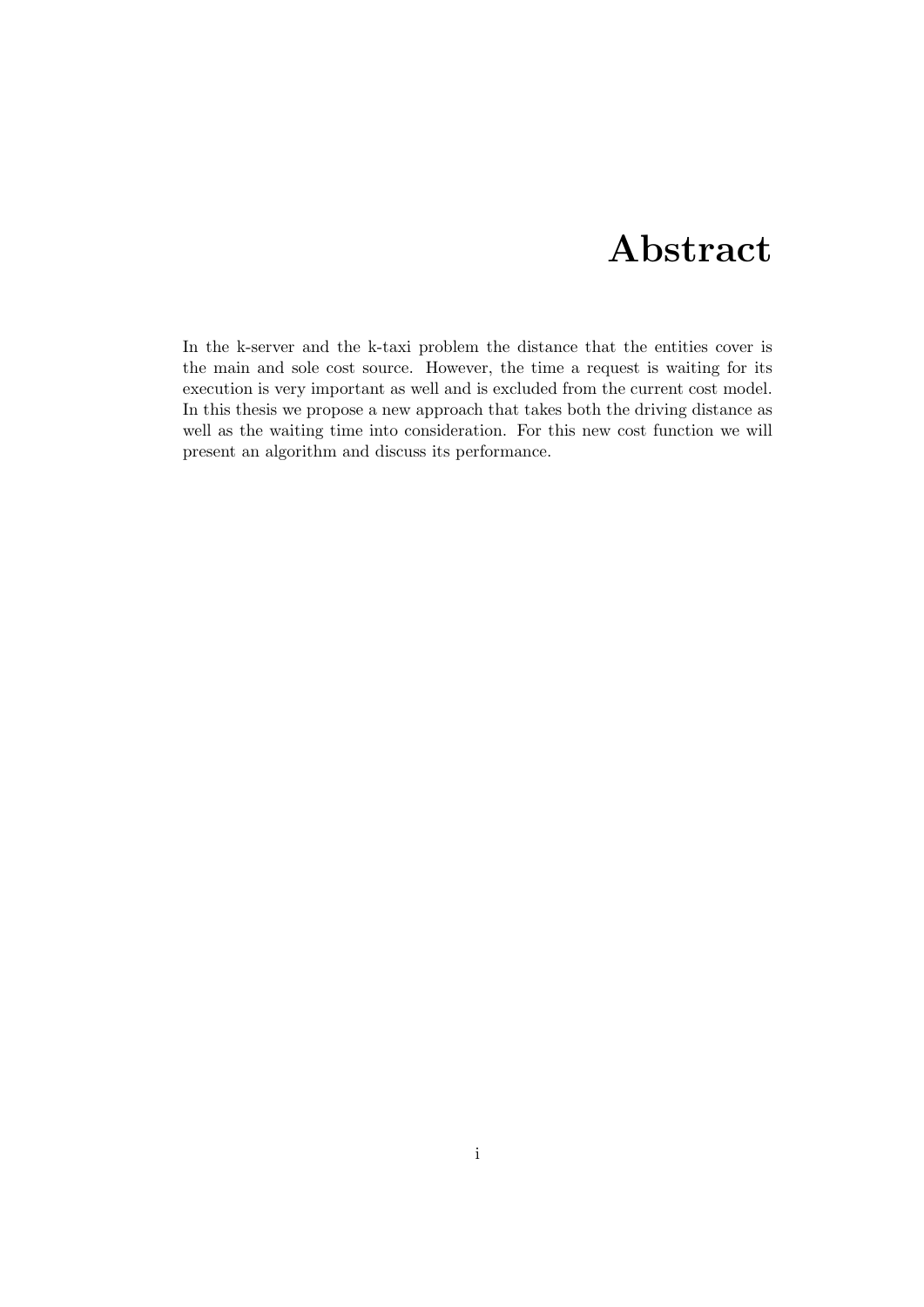# **Contents**

| Abstract |                                           |                                                   | i      |
|----------|-------------------------------------------|---------------------------------------------------|--------|
| 1        | Introduction<br>Definition of the Problem |                                                   | 1<br>3 |
| $\bf{2}$ |                                           |                                                   |        |
|          | 2.1                                       |                                                   | 3      |
|          | 2.2                                       |                                                   | 5      |
| 3        | Laziness and Probabilistic Algorithms     |                                                   | 7      |
|          | 3.1                                       |                                                   | 7      |
|          | 3.2                                       |                                                   | 8      |
| 4        | <b>Results</b>                            |                                                   | 11     |
|          | 4.1                                       | Model                                             | 11     |
|          | 4.2                                       | A First Approach                                  | 12     |
|          | 4.3                                       |                                                   | 13     |
|          | 4.4                                       | Competitive Ratio Upper Bound Proof for UNITALG   | 15     |
|          | 4.5                                       | Competitive Ratio Lower Bound Proof for UNITALG   | 17     |
|          | 4.6                                       | General Competitive Ratio Lower Bound for UNITALG | 18     |
|          | 4.7                                       |                                                   | 19     |
| 5        |                                           | Conclusion                                        | 22     |
|          | <b>Bibliography</b>                       |                                                   |        |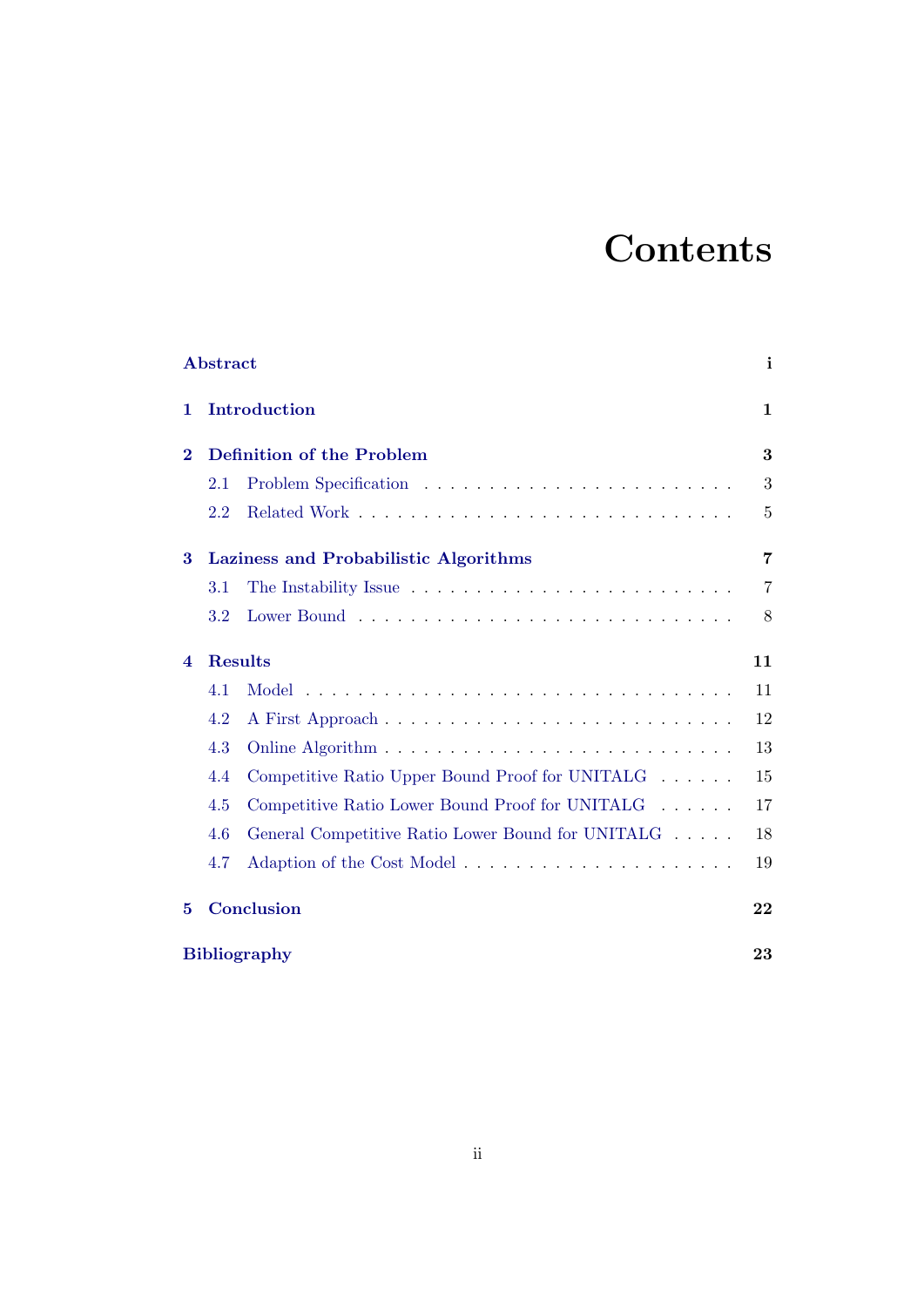## CHAPTER<sub>1</sub> Introduction

<span id="page-3-0"></span>Imagine a city with vehicles, pedestrians, roads and street corners. A taxi company receives requests from customers who want to drive from one corner of the city to another but, the company has only a finite number of taxis. This describes the task of the original k-taxi problem, which aims at minimizing the total distance the taxis travel. It belongs into the category of online problems.

An online algorithm receives its input in chunks of data, parts of the information needed are not available at the beginning. The algorithm constantly has to react to new data packages and adapt its decisions accordingly. We use competitive analysis to compare the performance of different online algorithms, and focus on how well the algorithms adapt to the input rather than on their runtime. One of these online problems is the famous k-server problem.

In the k-server problem, an online algorithm has to move k servers to satisfy requests. The servers are distributed over the vertices of a graph. As input progresses, requests appear on the vertices of the graph. To satisfy requests an algorithm has to move the servers along the edges to their locations. The goal of the k-server problem is to minimize the sum of distances over all servers. The original k-taxi problem is a generalization of the k-server problem.

In the original k-taxi problem, an algorithm has control over k taxis on the graph instead of k servers and the requests are customers who want to drive from their current vertex to another vertex. As new customer requests appear, an algorithm has to schedule the taxis in such a way that every customer gets delivered to his destination. Similar to the k-server problem, the aim is to minimize the total driving distance of all taxis.

Figure 1.1 shows an instance of the online 2-taxi problem. At the start we can see the 2 taxis marked green on the lower 2 vertices. A customer appears on the middle vertex and wants to drive to the upper left vertex, marked orange. The algorithm now chooses one of the taxis and the taxi picks up the customer. The taxi is now occupied, and is not available for another customer. As soon as the taxi arrives at the destination, the customer request is satisfied and the taxi is free for a new customer.

In the cost model of the original k-taxi problem, a customer could be waiting a long time until his request can be scheduled. We want to propose a new cost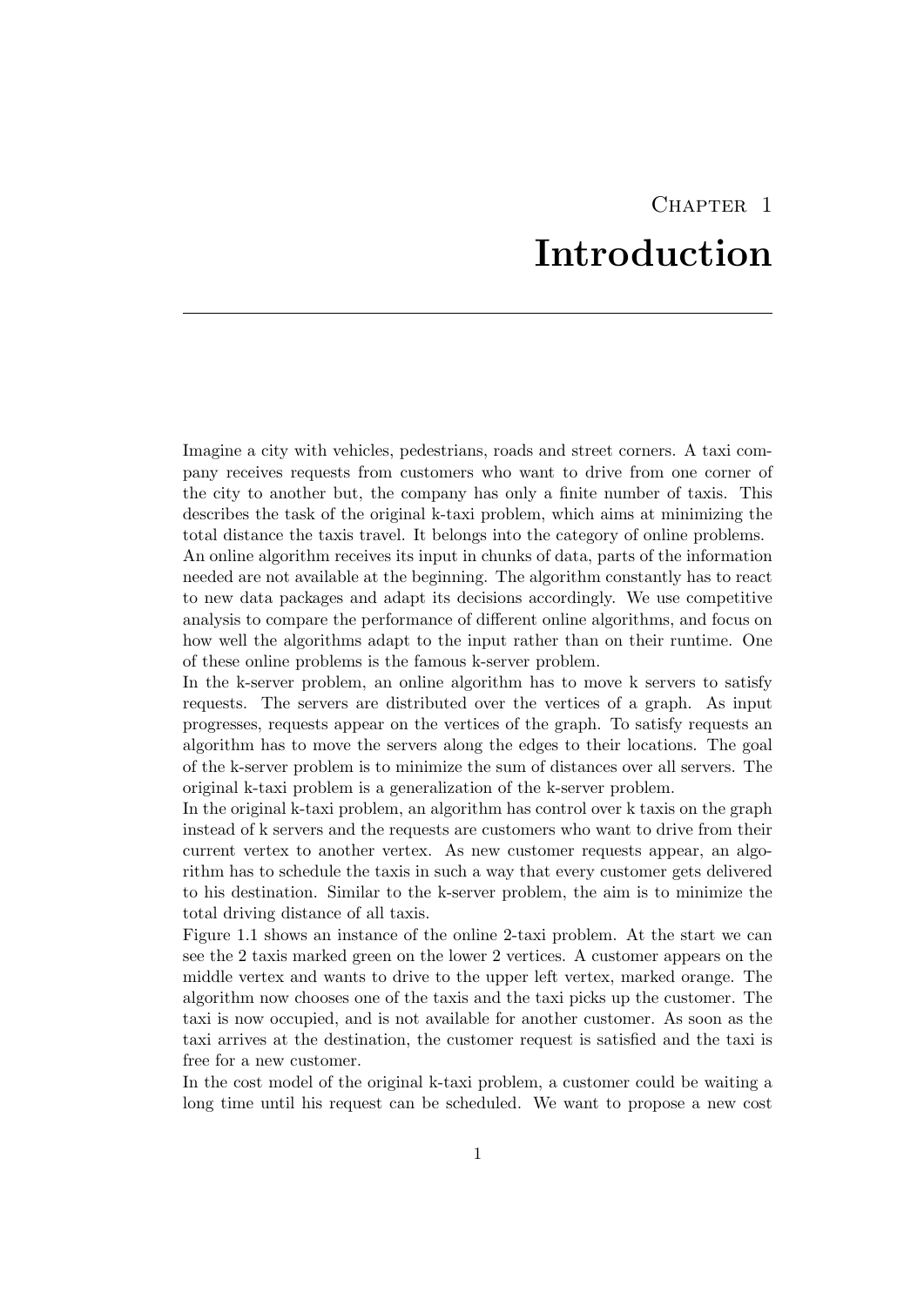### 1. INTRODUCTION 2



Figure 1.1: Example of a 2-taxi problem

model which punishes algorithms that keep customers waiting. To achieve this, we measure the time all taxis spend driving and the time all customers have to wait instead of calculating the total distance all taxis drive.

We start with the formal description of the problem environment and the cost model that we will use in this thesis. Then we realize that only the subset of lazy online algorithms is relevant for this problem, where "lazy" means that taxis only move while customers are waiting. Then we present an online algorithm that runs optimally on a restricted subset of the problem. Finally, we present results for the general problem.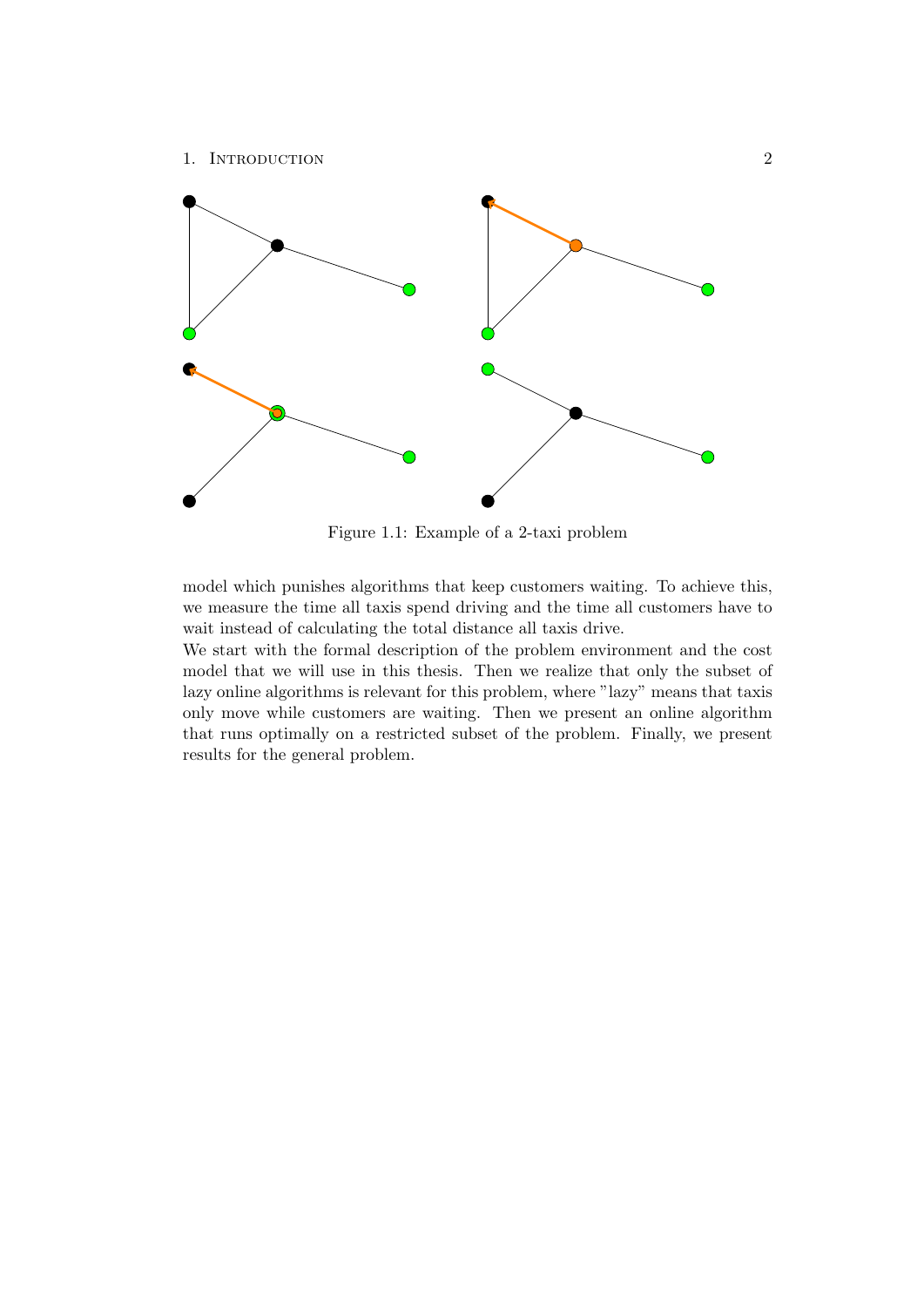### CHAPTER<sub>2</sub>

# <span id="page-5-0"></span>Definition of the Problem

### <span id="page-5-1"></span>2.1 Problem Specification

**Definition 2.1.** An instance of the k-taxi problem is a tuple  $(G, L, K)$ . G is an undirected, connected and weighted graph with a set of vertices V, a set of edges E and a function w that denotes the weight of an edge:

$$
\forall e \in E, \exists w(e) \in \mathbb{R}^+ \tag{2.1}
$$

L is a customer request list(see Def. 2.3) and K is a list of vertices that holds the starting positions of the k taxis.

Note that the property connected is just included for simplicity. An instance with a separated graph can be split up into sub-graphs and solved independently. The weight of each edge represents the time a taxi needs to travel from one end to the other. In order to measure the waiting cost any customer might have, we introduce an additional variable.

**Definition 2.2.** A time point  $t \in \mathbb{R}_0^+$  represents the time passed after the start of an algorithm's execution.

**Definition 2.3.** A customer request is a tuple  $c = (v_{arr}, v_{dest}, t_{arr})$  and the three components are defined as follows:

- $v_{arr}$ : The **arriving vertex** is a vertex in G where the customer will appear and where the taxi has to drive to and pick him up.
- $v_{dest}$ : The destination vertex is a vertex in G which represents the destination the customer wants to drive to.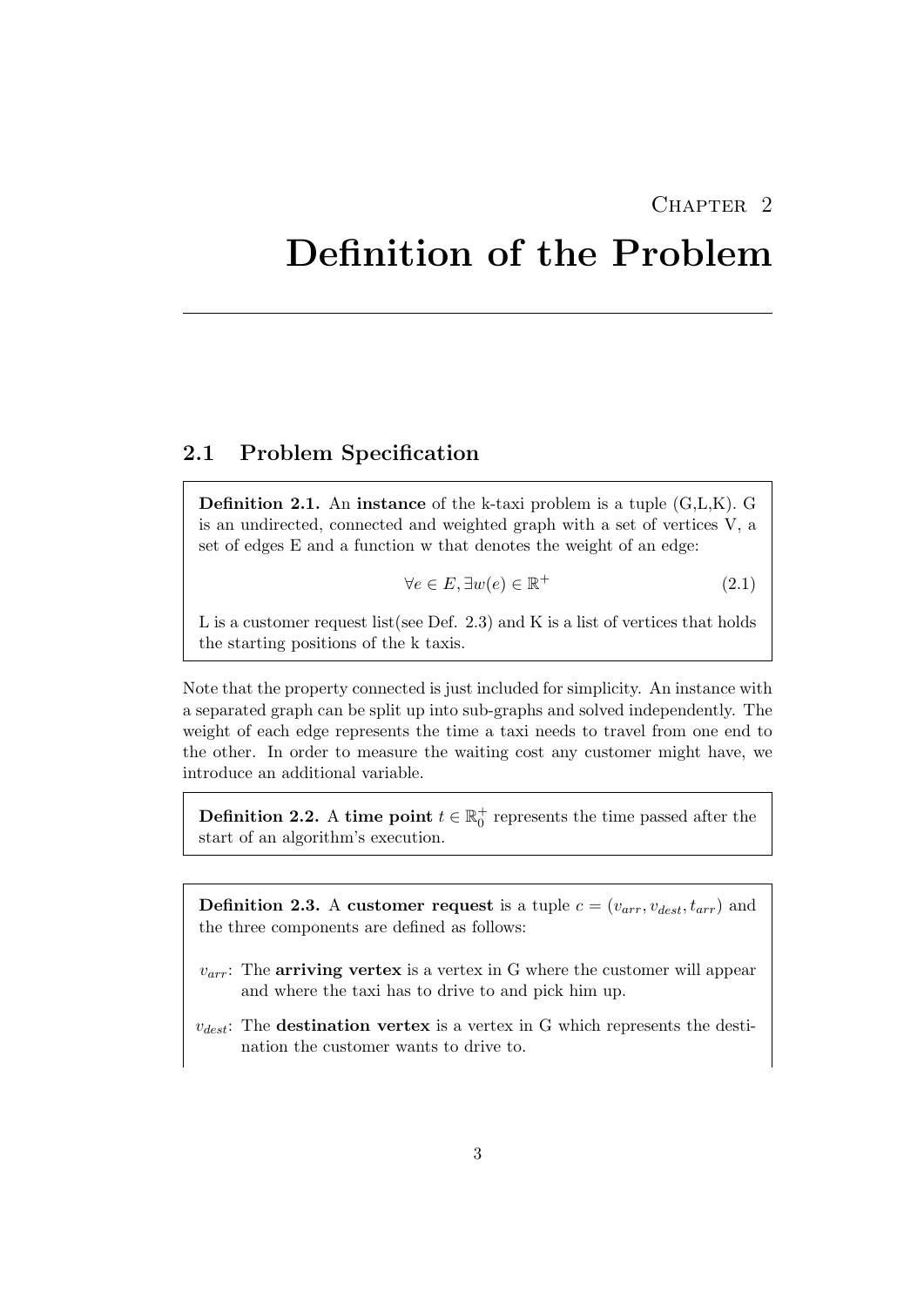$t_{arr}$ : The arrival time is the time point at which the customer request becomes visible for the algorithm.

The customer request list is the set of all customers, and the cardinality of this set is  $n$ . In the offline problem, the complete customer request list is available to the algorithm, but in the online problem only the customer requests that have an arrival time that is smaller or equal to the current time point are visible.

Definition 2.4. A configuration is the state of an algorithm's execution on a given instance of the k-taxi problem at a certain time point. A configuration consists of the taxi positions, the information which customer is currently in which taxi and a list of the satisfied customer requests. The configuration is called initial configuration if the value of the time point is 0. If an online algorithm is currently in a configuration with time point t, the algorithm cannot reach a configuration with a time point value smaller than t.

If an online algorithm reaches time point t, the algorithm cannot change decisions made at time points smaller than t, and information given at time point t is not available at time points smaller than t. If  $e \in E$  is an edge and e connects the vertices  $v_1, v_2 \in V$ , then  $w(e)$  is the time it takes for a taxi to drive from the vertex  $v_1$  to  $v_2$  or from the vertex  $v_2$  to  $v_1$ . The problem starts at time point 0. When a taxi drives on e starting at time point t, then it is going to arrive at  $v_2$ at time point  $t + w(e)$ .

When executed, an algorithm can control up to k taxis. Every taxi is either on a vertex or driving on an edge. A taxi is not able to turn on an edge and go back to the vertex it started from. It has to drive to the end of the edge and there it is able to turn around if needed.

Definition 2.5. If in the current configuration a taxi carries no customer, it is called free. If the taxi carries a customer, it is called occupied.

An algorithm executed on an instance of the k-taxi problem can execute the following commands in any configuration:

- Pickup(Taxi): If the taxi from the argument is located on a vertex as well as a customer this taxi is then occupied by this customer.
	- Drop(Taxi): If the taxi is occupied and if the customer's destination is the current location of the taxi, the taxi has delivered the customer and is now free.
- Move(Taxi,Vertex): This sets a destination vertex for the taxi. The taxi now moves to this vertex, while taking the most efficient path. This command can be used even when the taxi is moving. In that case the taxi just drives to the new destination vertex.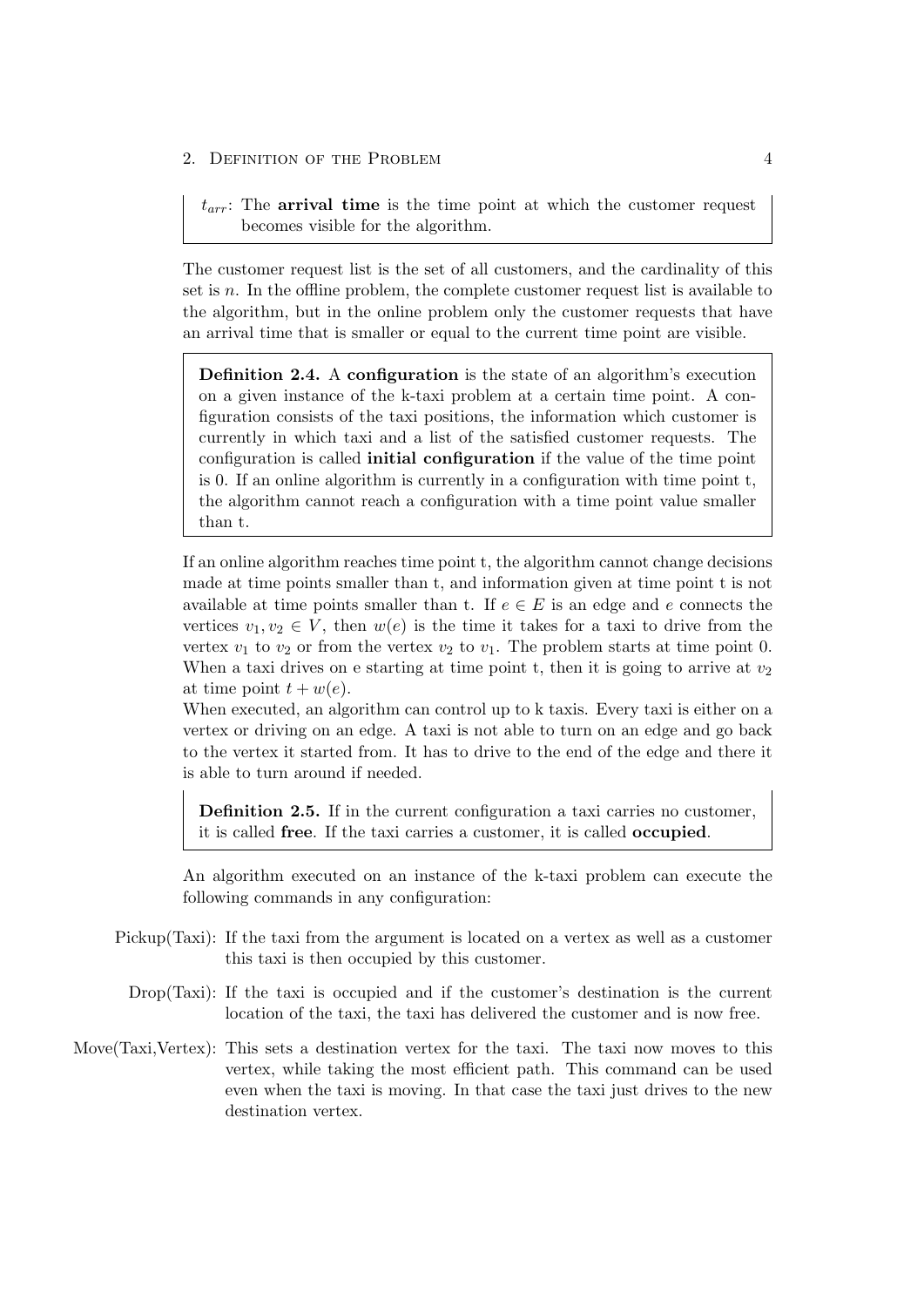#### 2. DEFINITION OF THE PROBLEM 5

If a taxi does not have active commands, it does not move and stays on its vertex. All these commands, as well as any other calculation the algorithm might perform, are not a part of the cost model.

Definition 2.6. The costs of an online algorithm execution on an instance of the online k-taxi problem is defined as the sum of the driving time over all taxis and the sum of the waiting times over all customers. The waiting time of a single customer request is the difference between the time point the customer is picked up by the taxi and  $t_{arr}$  of that customer request.

$$
cost := \sum_{i=1}^{k} t_{driving} + \sum_{j=1}^{n} t_{waiting}
$$
\n(2.2)

To compare different online algorithms, we use the concept of competitive ratio. The competitive ratio compares the cost incurred by a given online algorithm to the optimal offline cost. An offline algorithm has the complete information about the incoming customer requests and, with that, it can compute an optimal solution. The competitive ratio of an online algorithm is the maximal ratio between the costs of that online algorithm executed on a given instance and the cost of an optimal solution of that instance. Note that this ratio has to be at least 1.

Definition 2.7. An online algorithm is called an optimal online algorithm for the k-taxi problem, if the competitive ratio of all online algorithms is equal or higher.

## <span id="page-7-0"></span>2.2 Related Work

Sleator and Tarjan[\[1\]](#page-25-1) suggested to compare online algorithms to an offline algorithm. This was the beginning of a systematic analysis of online problems. One of the basic problems in competitive analysis is the k-server problem, which was proposed by Manasse<sup>[\[2\]](#page-25-2)</sup>. Another important problem is the paging problem [\[1\]](#page-25-1), where we have a fixed number of fast-memory pages to hold data, and we have to decide in an online fashion which pages to keep there.

The k-taxi problem was originally proposed by Xu and Wang[\[3\]](#page-25-3), and some important results have already been shown. Additionally a lot of papers suggested variations of the k-taxi problem. The k-taxi problem on a real line[\[4\]](#page-25-4) restricts the graph to one line, pictured as a very busy main street. The weighted k-taxi problem[\[5\]](#page-25-5) is based on the weighted k-server problem, where each server has an additional weight. In the weighted k-taxi problem, the taxis have different costs for moving.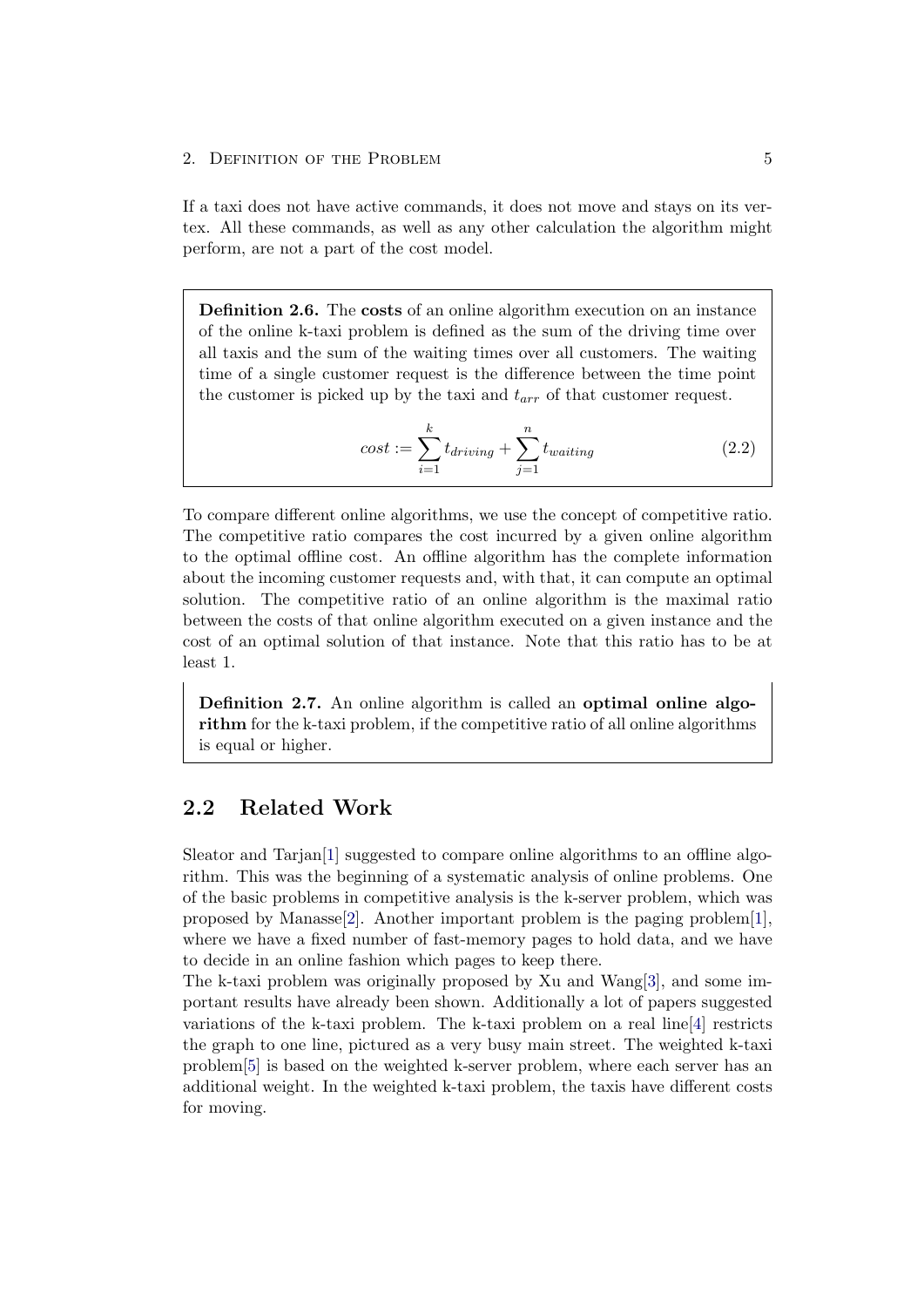### 2. DEFINITION OF THE PROBLEM 6

The k-truck[\[6\]](#page-25-6) is a different generalization of the k-server problem and originally presented by Ma,Xu,Wang. In this problem trucks move on a graph, and similar to the k-taxi problem, deliver load from point a to b. Additionally, the weights of the loads are different and have an impact on the cost function. Many other variations of the k-server problem can be found in the literature (for an overview, see [\[7\]](#page-25-7)).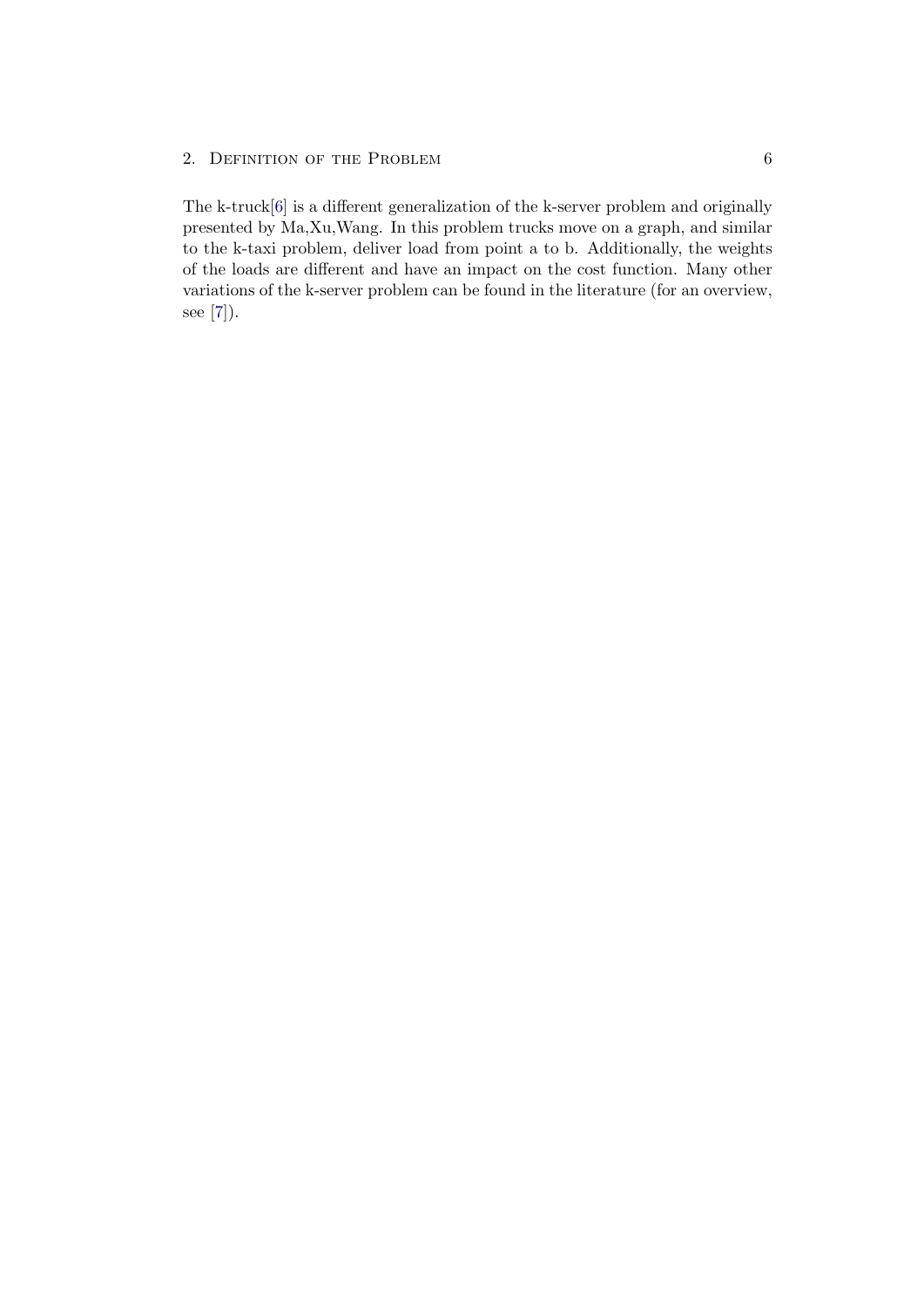## CHAPTER<sub>3</sub>

# <span id="page-9-0"></span>Laziness and Probabilistic Algorithms

### <span id="page-9-1"></span>3.1 The Instability Issue

Example 3.1 shows how unstable the instances of the online k-taxi problem can be. A small addition to the customer request list can change the complete optimal solution.

Example 3.1. Figure 3.1 displays two instances of the k-taxi problem. Again the taxis are marked in a green tone and the customers in orange. We additionally marked the first step of the optimal solution with a green arrow. All the edges to the top node of the graph have high cost to make sure the taxis do not drive unnecessarily through the top vertex. The main difference between the two instances is the customer request appearing at the right node. In the first instance the best possible solution is to assign every taxi with the customer that appears at its left node. In this instance the left most taxi is not assigned to any customer, because there is one more customer than taxis in this first instance. If we include the customer on the right end of the graph, as in the second graph, we end up with a completely different assignment. In this instance, the taxis deliver the customers that are to their right, because this assignment has lower costs than just assigning the taxi on the left with the customer on the right.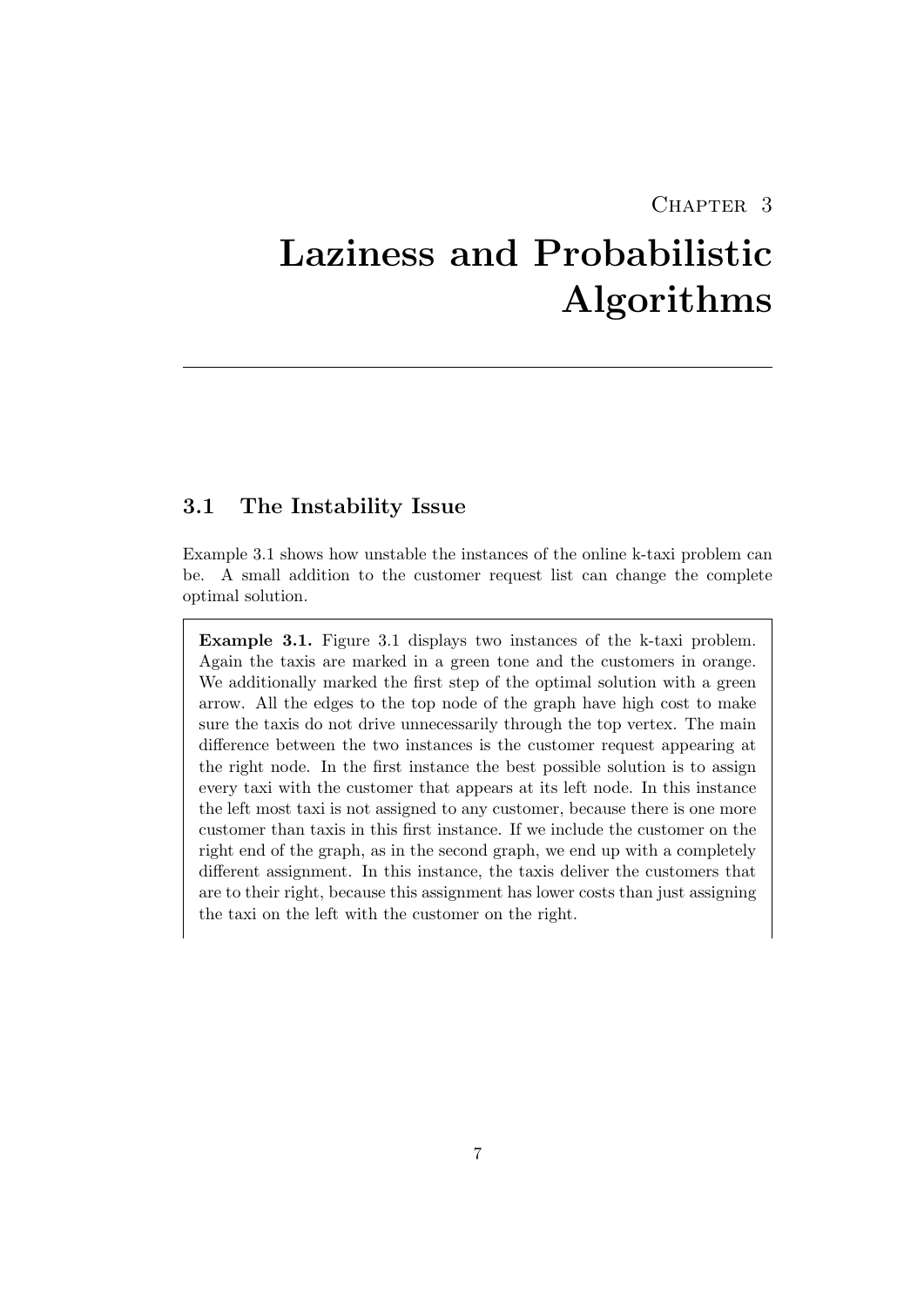

Figure 3.1: The unstable 3-taxi problem.

Note that this graph can be extended for much larger graphs with more taxis and customers. For each additional customer request over a new 100 cost edge we add a node for an additional taxi and connect with edges accordingly.

### <span id="page-10-0"></span>3.2 Lower Bound

In this thesis we only consider lazy algorithms for the online problem.

Definition 3.2. Lazy algorithms are algorithms that only move taxis while there are active requests.

Theorem 3.3. Lazy algorithms have a competitive ratio of at least 2.

Proof. We prove Theorem 3.3 by constructing a problem instance that shows a competitive ratio of at least 2 for all lazy algorithms. In Figure 3.2 the single customer request marked orange appears at time point 1, therefore in the offline solution it is possible to move to the customer with the taxi marked green in time and deliver him right away.



Figure 3.2: Lower Bound for all online algorithms;  $0 < \epsilon \ll 1$ .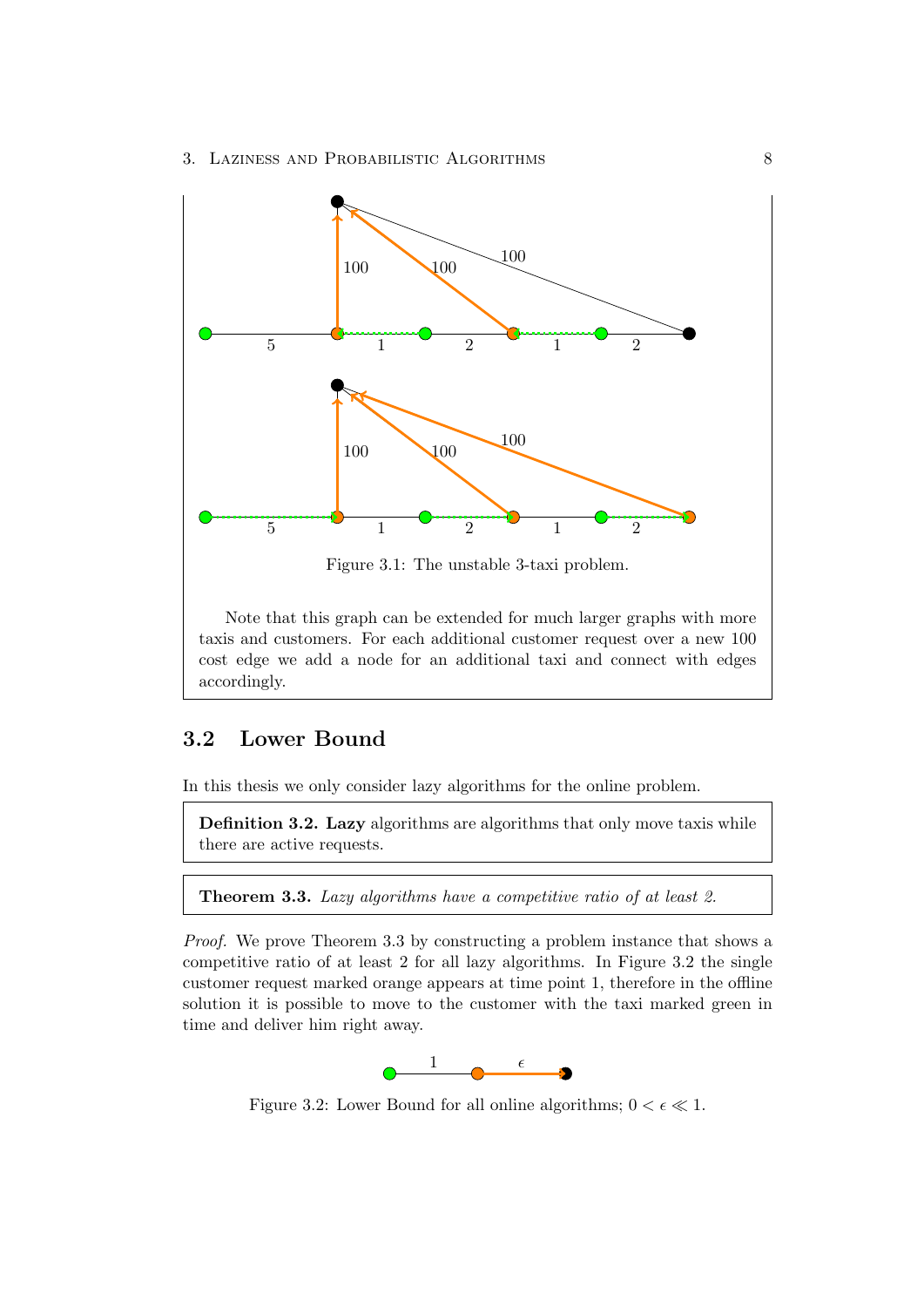### 3. LAZINESS AND PROBABILISTIC ALGORITHMS 9

Because we only consider lazy algorithms, all online algorithms will not move their taxis until time point 1. The best an online algorithm ALG can do is to pick up the customer with the taxi.

$$
competitive ratio \geq \frac{t_{driving_{ALG}} + t_{waiting_{ALG}}}{t_{driving_{OPT}} + t_{waiting_{OPT}}} = \frac{(1 + \epsilon) + 1}{(1 + \epsilon) + 0}
$$
(3.1)

 $\Box$ 

Looking at the proof of Theorem 3.2 one could argue that an algorithm that moves the taxi to the middle of the graph and violating the lazy restriction can achieve better results.

Theorem 3.4. An online algorithm either controls the taxis like a lazy online algorithm or the online algorithm has a competitive ratio of at least 4.

Proof. We observe the behavior of the taxi in Figure 3.2 until the first time point. An online algorithm either moves the taxi to the middle vertex or not. If the taxi does not move until the customer request appears, then the behavior of the online algorithm is lazy. If the online algorithm moves the taxi, we change the customer request list that the customer request arrives at the left vertex. Figure 3.3 shows the graph at the time point the taxi arrives at the middle vertex and the customer request appears.



Figure 3.3: Adapted version of Figure 3.2;  $0 < \epsilon \ll 1$ .

$$
competitive ratio \geq \frac{t_{driving_{ALG}} + t_{waiting_{ALG}}}{t_{driving_{OPT}} + t_{waiting_{OPT}}} = \frac{3+1}{1+0}
$$
(3.2)

A different approach to achieve a better lower bound could be to make the algorithm probabilistic. Instead of the decisions in the previous examples, in this chapter, the algorithm stays or moves according to a probability distribution.

Theorem 3.5. The probability, that a probabilistic algorithm has lower costs than a lazy algorithm, is arbitrarily low.

Proof. To show Theorem 3.5 we will construct a class of instances with decreasing probability of success for a probabilistic algorithm. Figure 3.2 is the first instance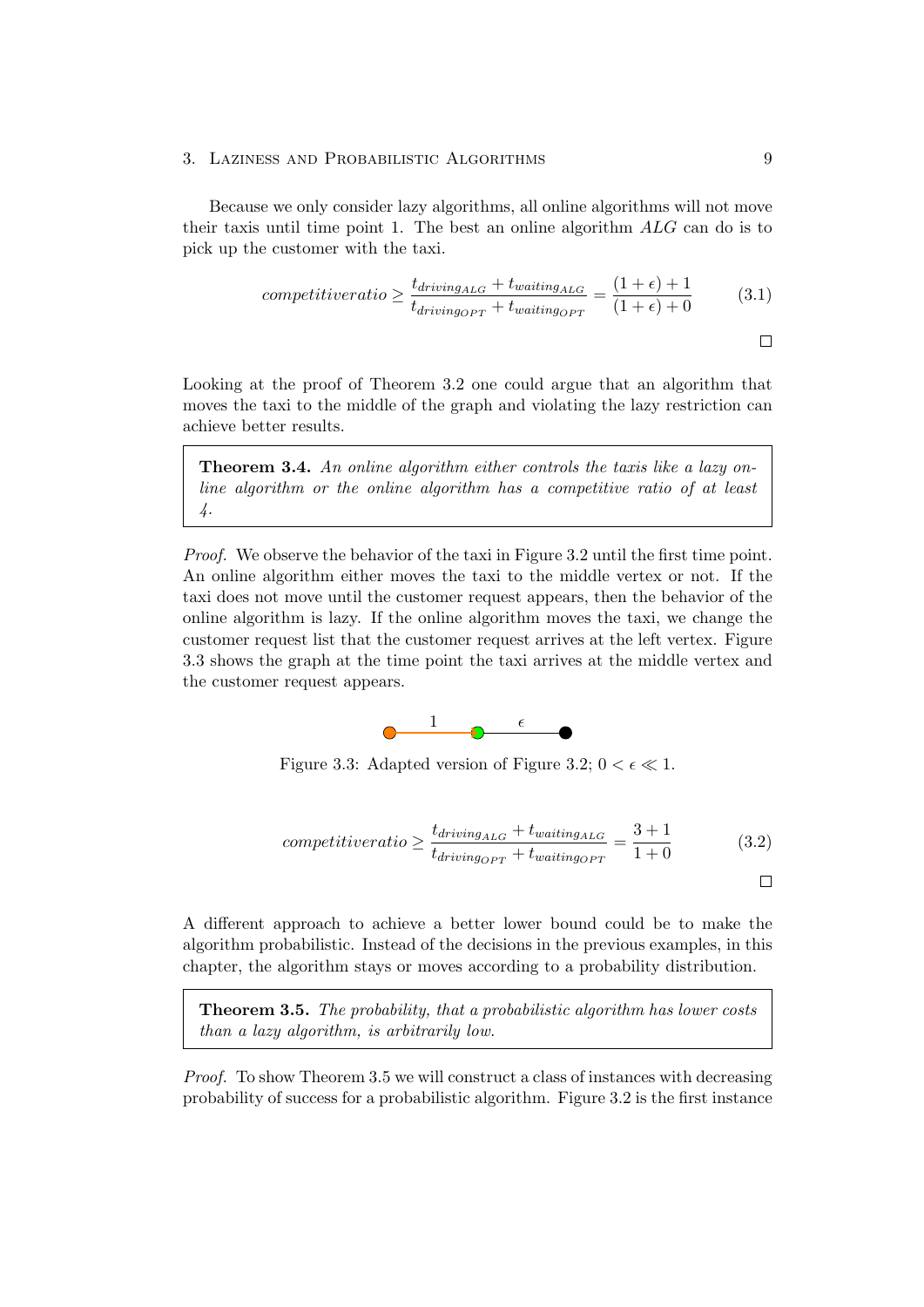### 3. Laziness and Probabilistic Algorithms 10

of the class and Figure 3.4 shows the fifth instance of the class. We just add another graph piece to the existing one and end up with a higher instance.



Figure 3.4: Adapted version for probabilistic algorithms;  $0 < \epsilon \ll 1$ .

If there are more options to move the taxi at time point 0, then the probability that the taxi is moved to the correct vertex is smaller. $\Box$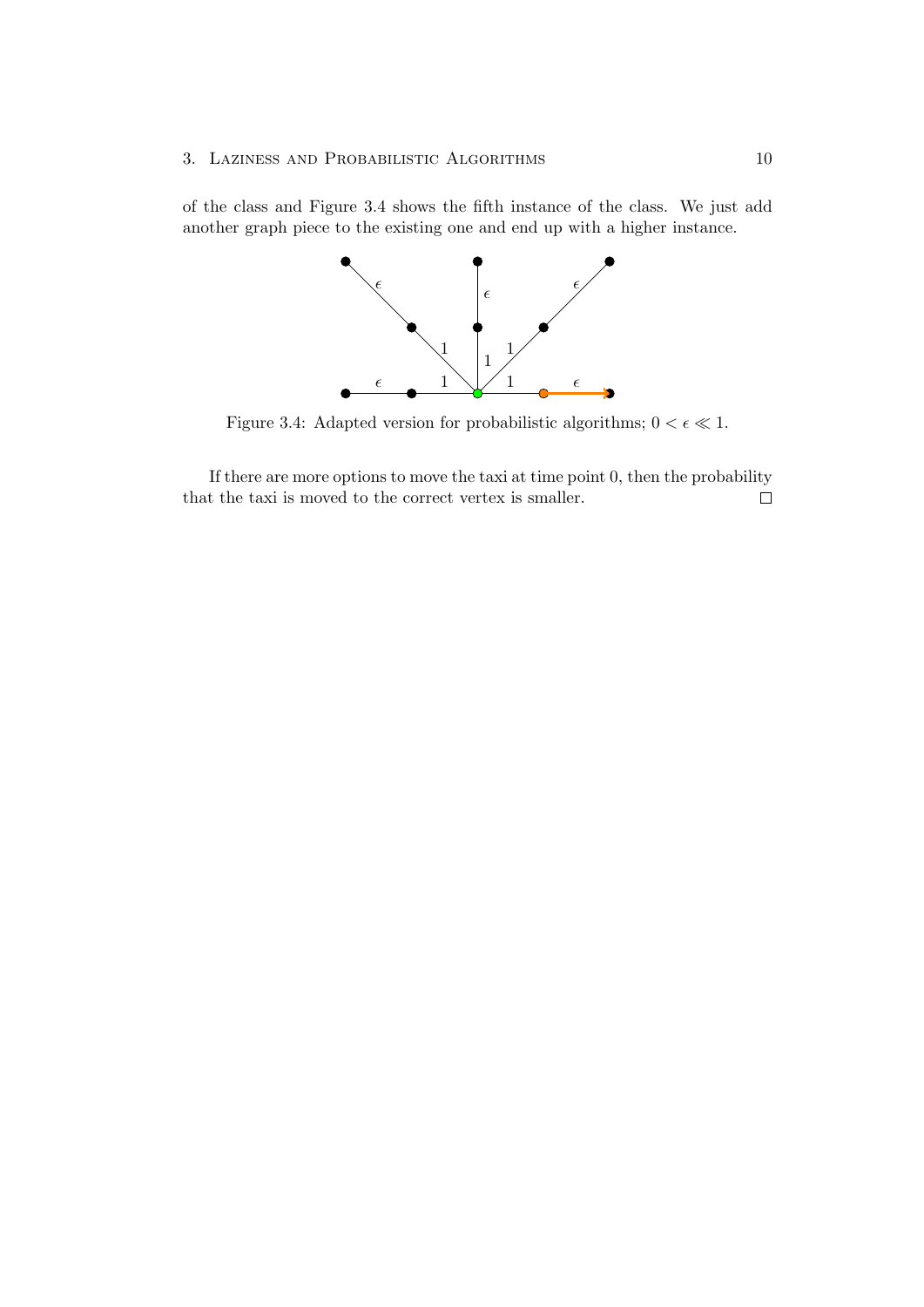# CHAPTER<sub>4</sub> Results

<span id="page-13-0"></span>In this chapter we first take a closer look at a slightly adapted version of the problem model and present an online algorithm.

## <span id="page-13-1"></span>4.1 Model

We look at a restricted case by adapting the model in the following way. The graph is new completely connected and every edge has the same weight:

Definition 4.1. An instance of the unit distance k-taxi problem is a tuple (G,L,K). G is a undirected, connected and weighted graph with a set of vertices V, a set of edges E and the function w that denotes the weight of an edge. The following holds for all graphs:

$$
\forall v_1, v_2 \in V : \{v_1, v_2\} =: e \in E, w(e) = 1 \tag{4.1}
$$

L is a customer request list and K is a list of vertices that holds the starting positions of the k taxis.

In Figure 4.1 we show an example of this restricted k-taxi problem with 5 vertices.



Figure 4.1: A unit distance 2-taxi problem with 5 nodes and 1 customer.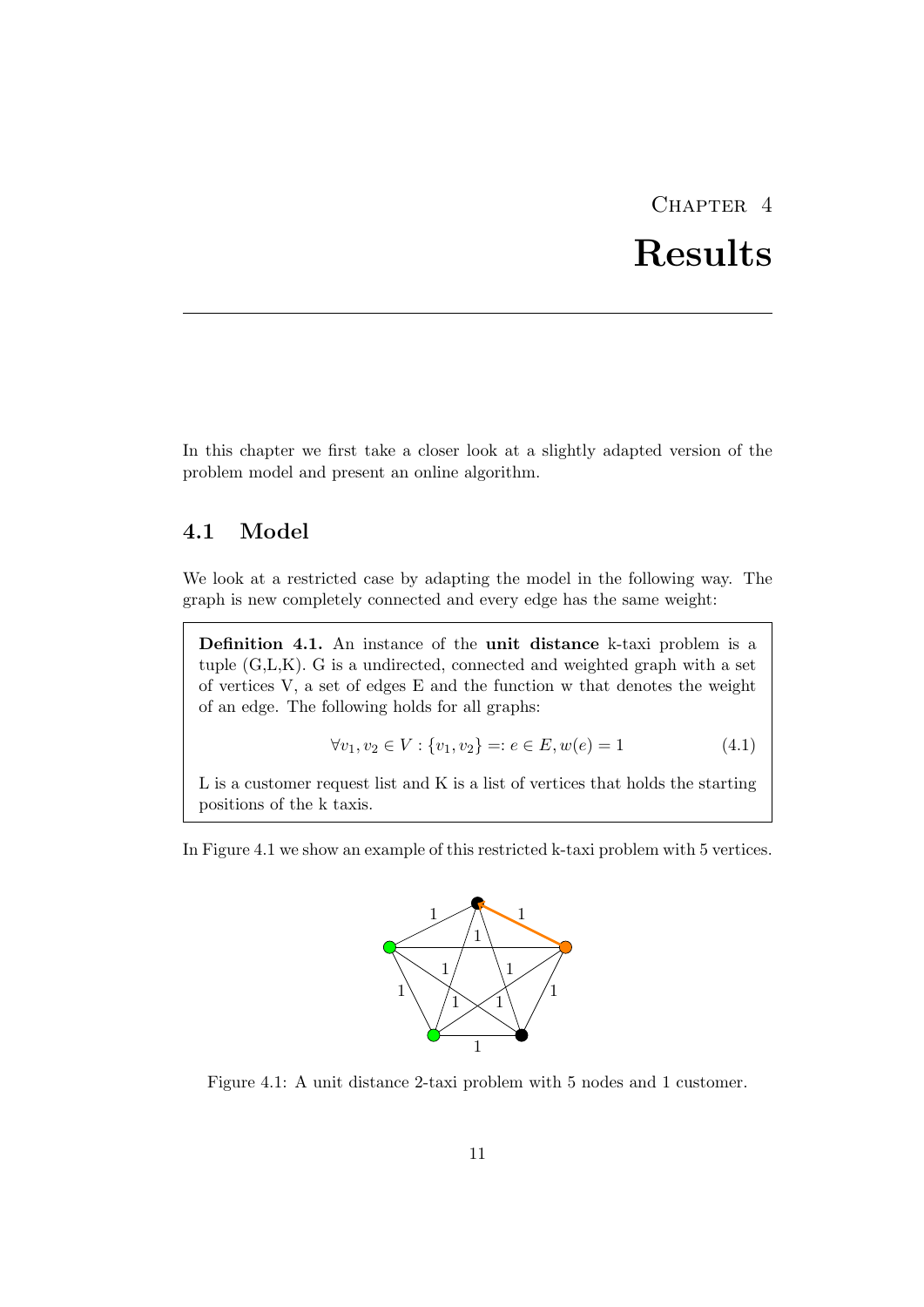## <span id="page-14-0"></span>4.2 A First Approach

Let us consider the following first-in-first-out or short FIFO algorithm:

```
Input: Graph G and the initial configuration of the taxis K as well
        as the list L of customer requests.
Output: Commands where the taxis should drive.
while True do
   for Taxi t do
      if t.isFree() then
          Choose remaining customer c with smallest arrival time,
           break ties arbitrarily
          move(t, c.v_{arr})\text{pickup}(t)move(t, c.v_{dest})drop(t)end
   end
end
         Algorithm 1: Pseudo-code of FIFO Algorithm
```
The above described FIFO algorithm seems to be a good first approach, but Theorem 4.2 shows that the lower bound of the competitive ratio grows with the number of customers.

Theorem 4.2. The FIFO algorithm executed on any instance of the unit distance k-taxi problem has at least a competitive ratio of  $\frac{n}{2}$ .

Proof. We prove Theorem 4.2 by constructing an example and show that the FIFO algorithm has a competitive ration of  $\frac{n}{2}$ :

The graph shown in Figure 4.2 has four nodes, two of them are painted blue and the other two are painted red. One of the taxis starts at the first blue node B1 and one taxi at the first red node R1, both are marked green.

The adversary places the taxis such that the optimal solution can pick up the customers on the blue nodes with one taxi and the customers on the red nodes with the other. In contrast the FIFO algorithm has to switch taxis between the blue nodes and the red nodes. We construct the following family of instances:  $\forall n = 4 * i, i \in N$  we have four groups of customers:

- (A) Customer  $\# 1 + i \times 4$ : Arrives at B2 and wants to drive to B1. Appears at time stamp  $i * 2 + 1$ .
- (B) Customer#  $2 + i * 4$ : Arrives at R2 and wants to drive to R1. Appears at time stamp  $i * 2 + 1 + \epsilon$ .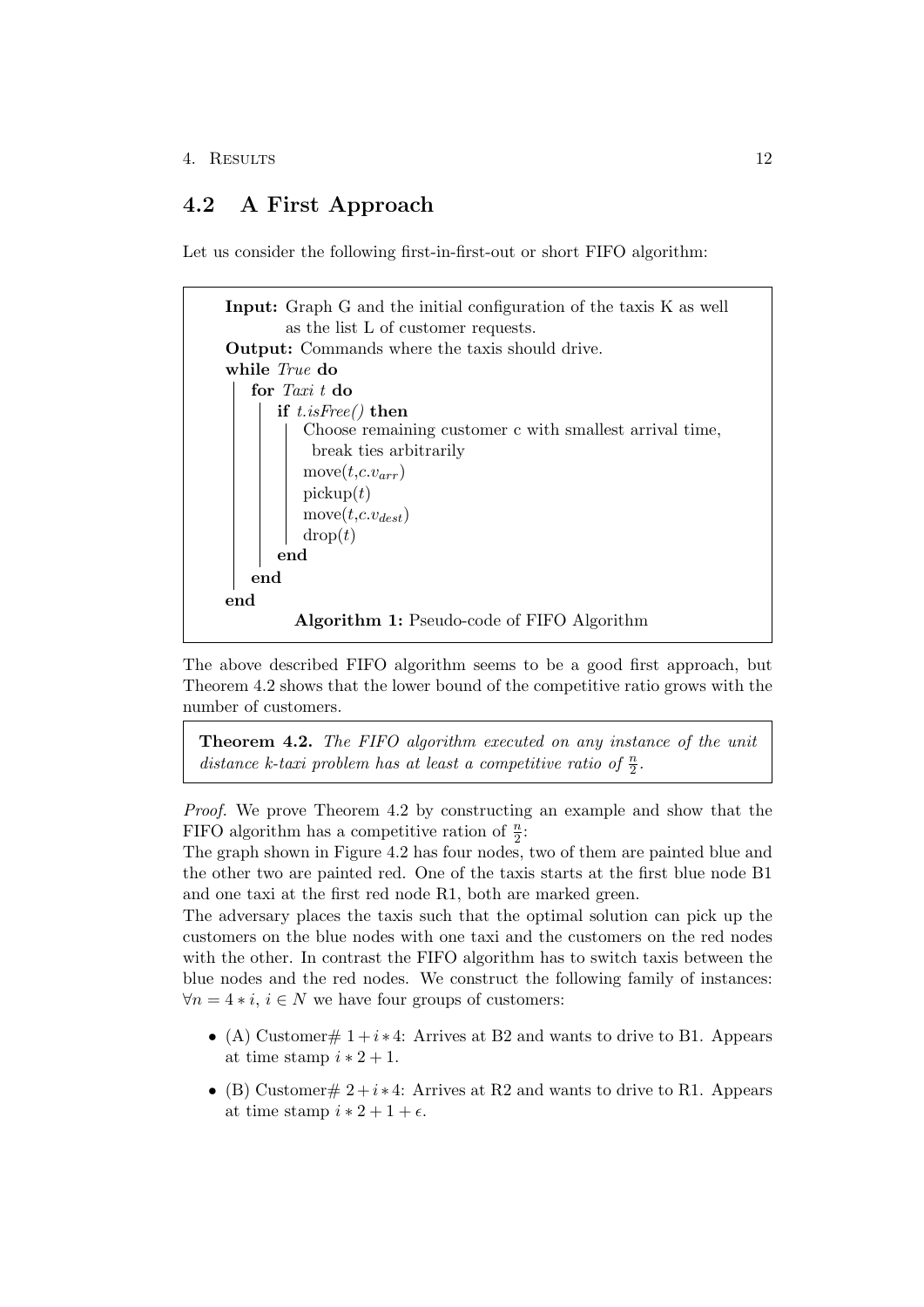- (C) Customer#  $3 + i * 4$ : Arrives at R1 and wants to drive to R2. Appears at time stamp  $i * 2 + 2$ .
- (D) Customer#  $4 + i \cdot 4$ : Arrives at B1 and wants to drive to B2. Appears at time stamp  $i * 2 + 2 + \epsilon$ .



Figure 4.2: Competitive ratio lower bound for the FIFO algorithm.

The optimal path to deliver the customer request groups A to D is to schedule the taxi that starts on B1 with the customers A and D. The taxi picks up A as soon as D is delivered and picks up D after finishing A. The taxi that starts on R1 takes the customers B and C accordingly. This leaves us with  $2 + n$  driving costs and  $n/2 * \epsilon$  of waiting costs, where n is the number of customers.

The path of the FIFO algorithm is not nearly as efficient as the optimal solution. For each taxi we just execute the customer who arrives first. This means that the taxi starting on B1 executes customer groups A and C and the taxi starting on R1 executes customer groups B and D. This leads us to a total driving cost of 2 ∗ n. The waiting cost accumulates as more customers appear. The first 2 customers wait 1 time unit, the second 2 customers wait 2 time units and the j'th 2 customers wait j time units. This results in a waiting cost of  $\frac{(n*(n+2))}{2}$ . All of these costs leave us with a lower bound of the competitive ratio of approximately  $\overline{n}$  $\frac{n}{2}$ , for a small  $\epsilon$ .  $\Box$ 

## <span id="page-15-0"></span>4.3 Online Algorithm

Algorithm 2 is the pseudo-code of our algorithm UNITALG. UNITALG is designed to calculate the best possible solution with the available information and controls the taxis according to this solution. If UNITALG receives additional customer requests, the solution is recalculated and the taxis receive new destinations.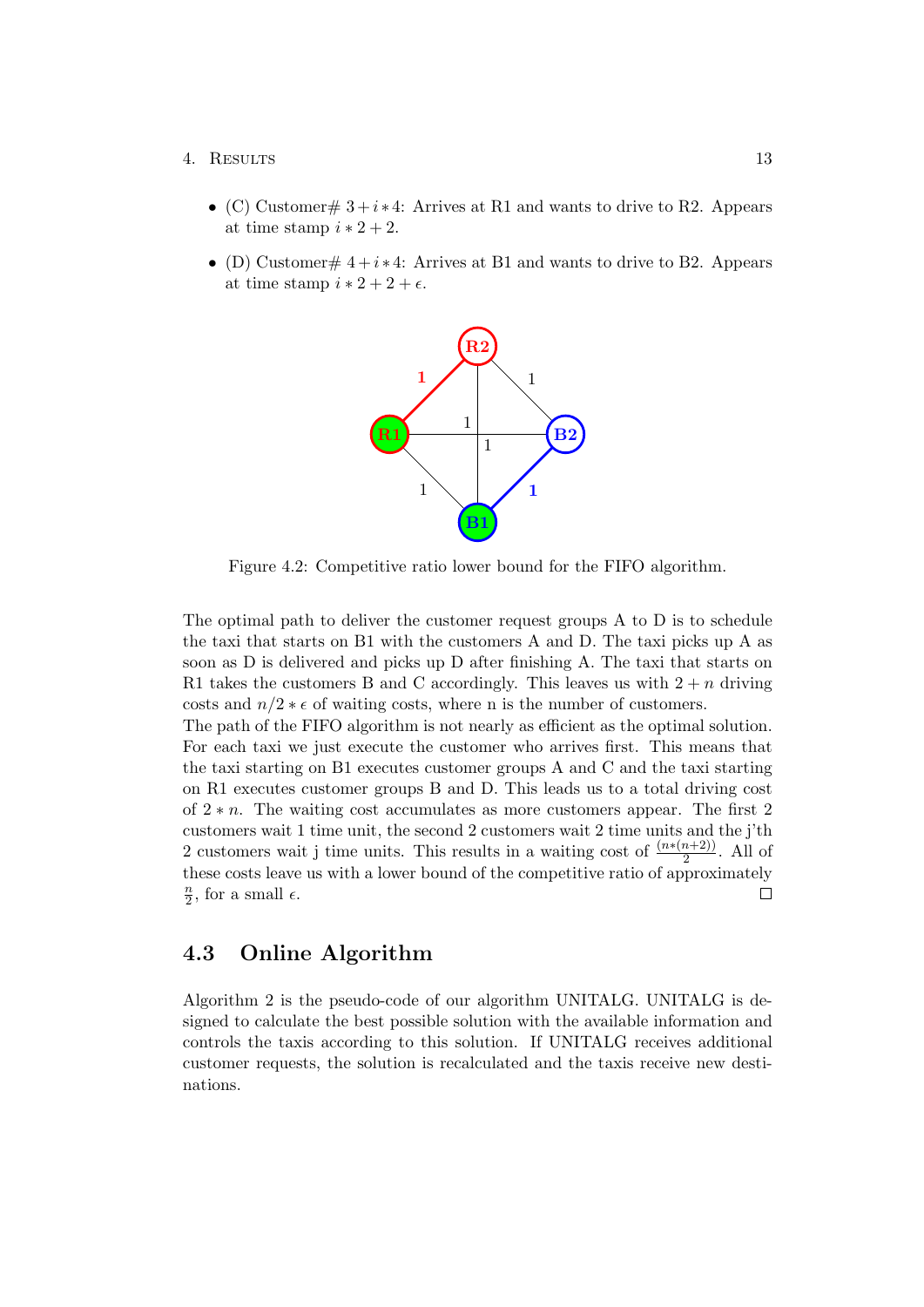

UNITALG is designed in a way that every time the customer request list L changes, which means that there is a new customer request visible to UNITALG, or if any taxi finishes a customer request the algorithm changes the destination of each taxi. Whenever one of these conditions are true the algorithm executes the following steps:

- In the first step the algorithm calculates the best result from the input that is currently available. The best result is the most cost efficient and optimal solution without considering future requests. If there are multiple optimal solutions the algorithm outputs the first calculated.
- In the second step the algorithm executes the calculated solution until the input changes such that the execution order could change. This is only possible, if a new customer appears, so we execute until a new customer request arrives.

Especially the calculation of the best solution with the current input is very inefficient with a large number of customers and taxis, but in this thesis we focus on the cost efficiency of the solution and not on runtime.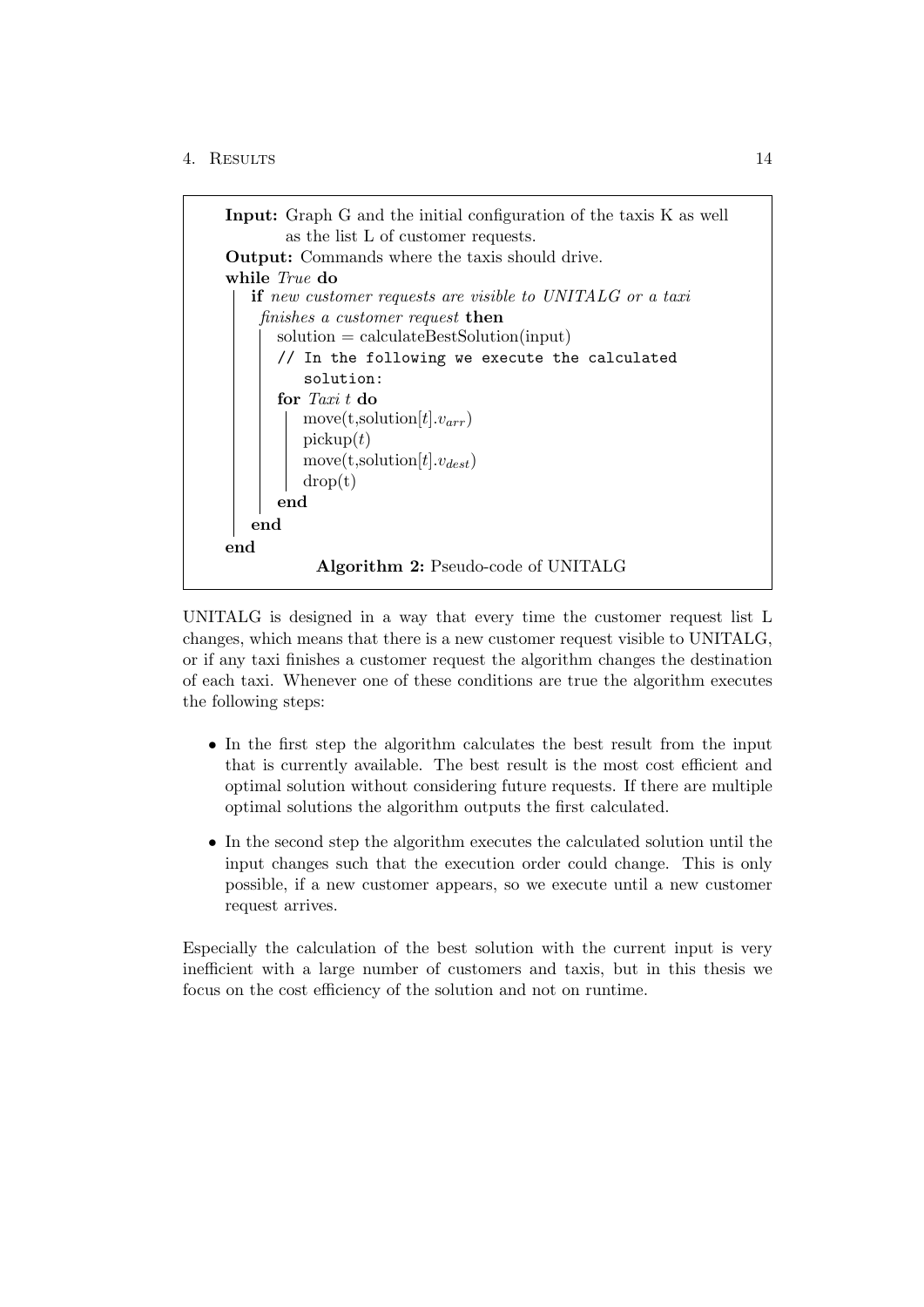## <span id="page-17-0"></span>4.4 Competitive Ratio Upper Bound Proof for UNI-TALG

Theorem 4.3. The UNITALG algorithm executed on any instance of the unit distance k-taxi problem has at most a competitive ratio of 3.

Proof. The idea of the proof is to reduce the problem space to a simplified one. For these instances we prove the competitive ratio of 3 and finally we generalize back to the unit distance k-taxi problem model.

There exist instances of the unit distance k-taxi problem where the optimal solution has waiting costs. For example there is a graph with 4 nodes. Two customers arrive at 2 different nodes and want to drive to the other 2 nodes. The 2 customers arrive both at time point 0. This input can't be executed by one taxi without generating waiting costs.

In this proof, instead of looking at all instances, we first consider only instances where the optimal solution has no waiting costs. Any unit distance problem instance can be transformed into the simplified instance with the following steps:

- First we calculate how the optimal solution of the instance. This optimal solution might have waiting costs.
- In the second step we change the customers arriving times such that the optimal solution has no waiting costs. For every customer that waits, we delay the arriving time  $t_{arr}$  to the time point the optimal solution reaches the customer.

The optimal solution does not change, when we delay the arriving of the customer requests, because any other execution would have waiting costs. Now we show that this reduced input space has an upper bound on the competitive ratio for UNITALG. First we look at the case with only 1 taxi. Note that in all of these cases we are at most one time unit behind the optimal solution.

- The customer appears at the node where the optimal solution already has a taxi: In this case the optimal algorithm has cost 1. UNITALG has different costs depending on the situation:
	- It is the startpoint of the taxi: In this case UNITALG schedules the customer immediately, because there is no other customer, and UNI-TALG has cost 1.
	- It is the destination vertex of a different customer request: Then UNITALG either has already executed that customer and is at the same vertex and UNITALG has cost 1 or UNITALG is delivering this other customer, therefore UNITALG has at most cost 2, because UNITALG can only be 1 time unit behind the optimal solution.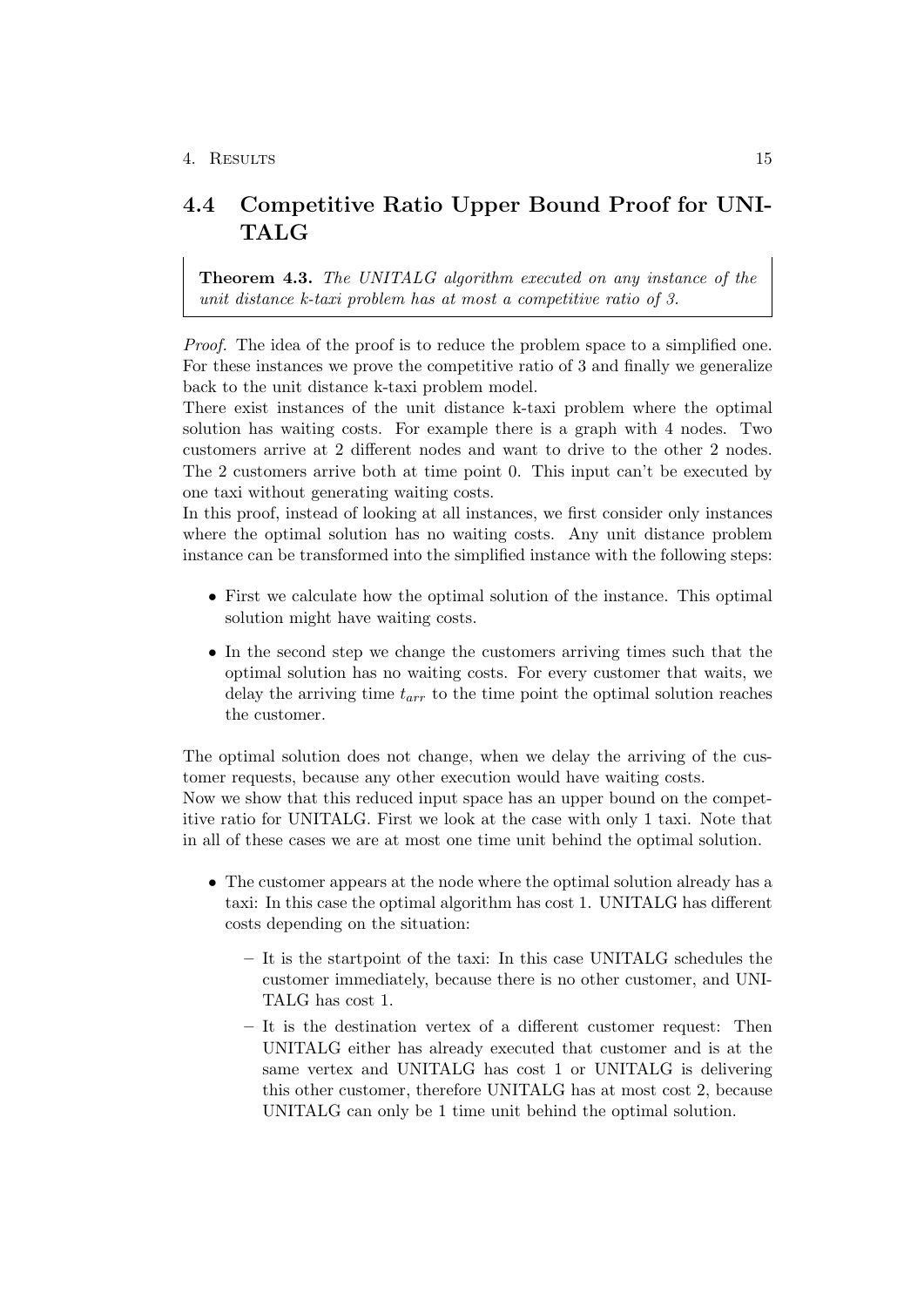• The customer appears at a node, where the optimal algorithm has to drive 1 edge to get to the start point. OPT has therefore cost 2. In this case UNITALG has no information about the customer until he appears, so UNITALG does not move the taxi and OPT does in the first time unit. In the second the customer appears and UNITALG schedules the customer. Now UNITALG is 1 time unit behind OPT. Note that it could be that UNITALG has to finish another customer in the first time unit, but this takes at most 1 time unit, since UNITALG can only be 1 time unit behind OPT.

This concludes the case distinction for 1 taxi and shows that the upper bound of 3 holds for the 1 taxi case. But we want to show that this also holds for k taxi. In the k taxi case we assign every UNITALG taxi with an OPT taxi. If there is no difference in the execution we can refer to the simple 1 taxi case and have proven the competitive ratio of 3. But what if one of the UNITALG taxis decides to deliver a customer on the route of an OPT taxi that is not assigned to it. This can only happen in one specific scenario:

2 customer appear at the same time and the optimal algorithm has two OPT taxis standing there, because of the restricted problem. 2 UNITALG taxis are 1 time unit behind the OPT taxis(the ones assigned to them). If they are less than 1 time unit behind OPT the algorithm decides to not switch the taxis, because it takes more cost. In this situation it is possible that taxis can switch assignments, but this is not a problem, since the cost stays in the competitive ratio of 3. This switch of taxis can also be extended to  $l \leq k$  taxis that interchange, but here as well the cost is in the boundaries. This proves that UNITALG has competitive ratio at most 3 for the simplified input as well as for the original input.

In order to generalize back to the unit distance problem we change the arriving times back one customer after another. This adds cost to the optimal solution, as well as to the solution of UNITALG. If a customer request new arrives earlier than a different customer request, it could be possible that the order of the UNITALG solution changes. This adds additional costs for each customer that follows. In the unit distance problem model this can be at most 3, 1 for driving to the customer, 1 for delivering the customer and 1 until UNITALG is back at the arriving vertex of the next customer. So for each customer a customer request skips, because of the generalization, the optimal solution pays cost of at least 1 and UNITALG of at most 3. This does not effect the competitive ratio and the upper bound also holds for the unit distance problem. $\Box$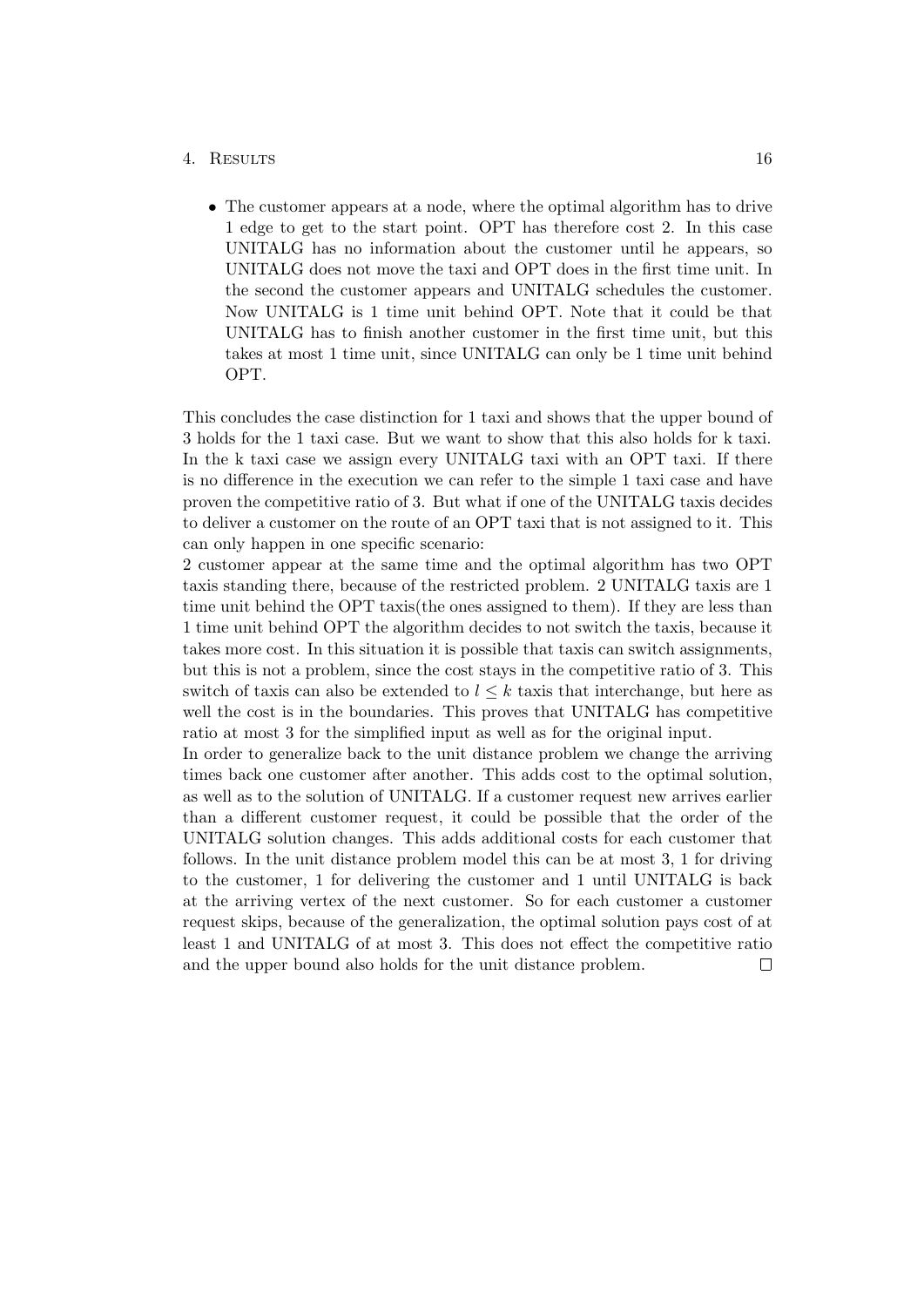## <span id="page-19-0"></span>4.5 Competitive Ratio Lower Bound Proof for UNI-TALG

Theorem 4.4. The UNITALG algorithm executed on any instance of the unit distance k-taxi problem has at least a competitive ratio of 3.

Proof. In order to prove Theorem 4.4 we will construct an instance of the unit distance problem and show that the optimal solution is more cost efficient than the UNITALG solution by a factor of 3.

Given graph G with k taxis and  $k + 2$  nodes  $\{v_1, v_2, v_3, ..., v_{k+2}\}\)$  that is fully connected with unit distance  $d = 1$ . The initial configuration K for the taxis is  $[v_1, v_2, v_3, ..., v_k]$ . We now define the customer request list L such that:

- The first customer request arrives at time point  $t_1 = 1$  on vertex  $v_{k+1}$ with destination vertex  $v_{k+2}$ . Now UNITALG calculates the best possible solution to pick up that customer. There are k possible solutions, because the graph is unit distance every taxi can pick up the customer. W.l.o.g., we assume that the taxi on  $v_1$  processes this customer.
- The second customer request arrives at time point  $t_2 = 3$ , just after UNI-TALG delivered the first customer request. This customer request arrives at  $v_1$  and wants to drive to the arriving point of the first customer request  $v_{k+1}$ . UNITALG again calculates the best possible solution and ends up with k possible ones. Again w.l.o.g., we assume the taxi at  $v_2$  picks up the second customer.
- For  $i \in \{3, ..., k\}$ , customer i arrives at  $v_{i-1}$  with destination  $v_i$  at time  $t_i = 2 * i - 1$

Before we take a look at the costs we show how an optimal solution OPT moves the taxis:

- In the first time unit OPT moves the taxi that is touched last by UNITALG, which would be  $v_k$  to the vertex  $v_{k+1}$ .
- At the time this first taxi arrives at node  $v_{k+1}$  the customer request appears and can directly be delivered. However, UNITALG has to move the taxi from  $v_1$ .
- At the time point  $t_2$  arrives a customer request at  $v_1$  and for UNTIALG there is no taxi there, but OPT has moved a different taxi for the first customer request. So in OPT the taxi just delivers the customer right away.
- At time point  $t_i$  the customer request at  $v_{i-1}$  arrives and OPT delivers the customer with the taxi on vertex  $v_{i-1}$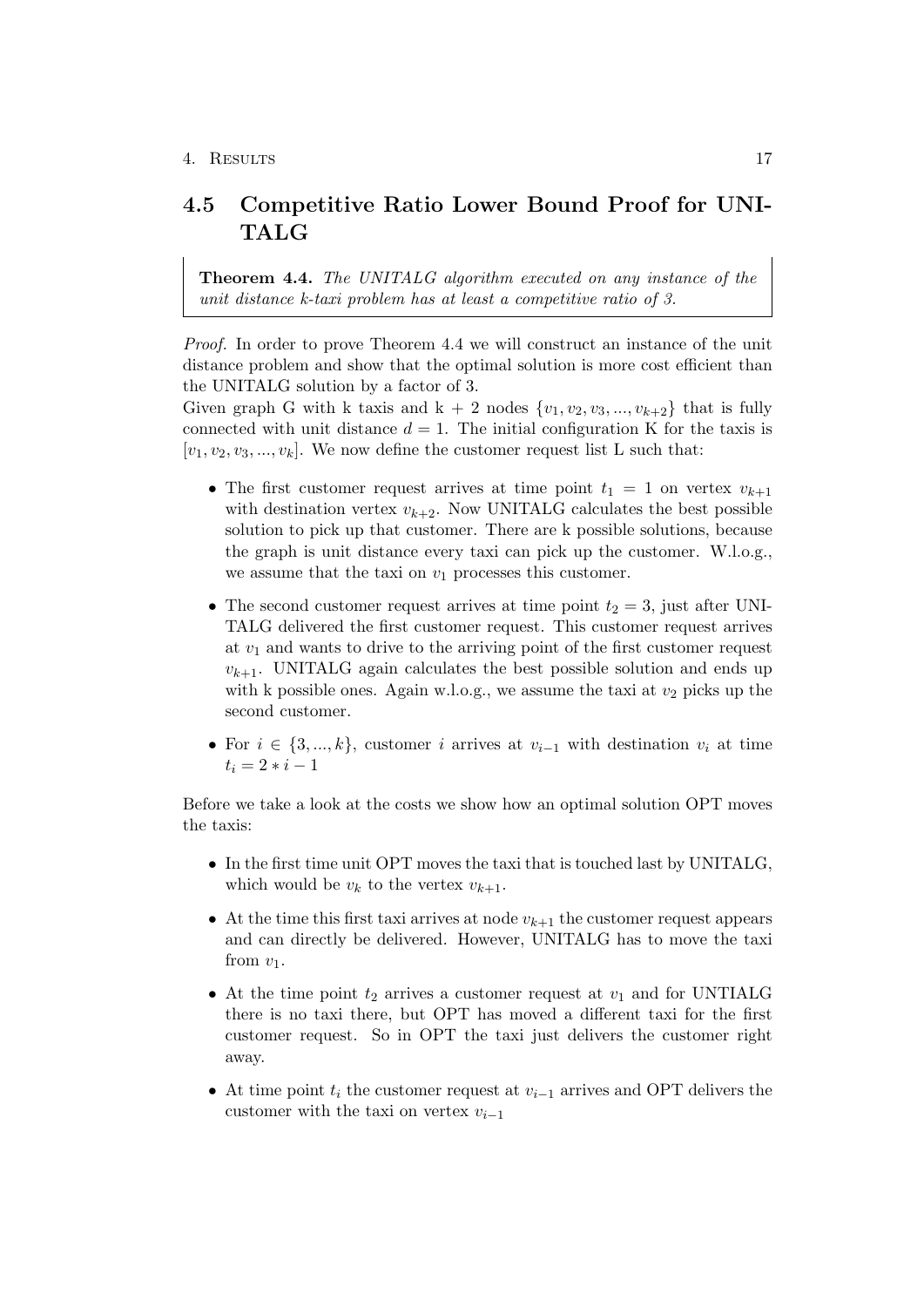After that last customer request, the taxi positions of the solution of UNITALG and OPT are equal. We can also see that the above described solution is optimal. Every customer request is delivered immediately without any waiting and there is only the additional cost of 1 that is necessary anyway.

We calculate the costs by summing up the cost of each individual customer.

- UNITALG: UNITALG has costs of 3 for each customer. UNITALG has to drive to the customer, which takes  $d = 1$  and an additional 1 for the waiting time of the customer and finally an additional 1 to deliver the customer. If the algorithm uses every taxi once, we have a total cost of:  $k * 3$  for  $k > 1$ 
	- OPT: OPT has costs of 1 to get to the initial configuration and after that, for all the customers OPT only has 1, no waiting cost and no driving cost to the customer request, resulting in a total cost of:  $(k) * 1 + 1$  for  $k > 1$ .

This results in an approximate competitive ratio of 3 for a large number of taxis k:

$$
cr = \frac{c_{driving}(UNITALG) + c_{waiting}(UNITALG)}{c_{driving}(OPT) + c_{waiting}(OPT)} = \frac{3*k}{1*k + 1}
$$
(4.2)

## <span id="page-20-0"></span>4.6 General Competitive Ratio Lower Bound for UNI-TALG

In this chapter we introduced an adapted version of the problem in Definition 4.1 and proved competitive ratio bounds for UNITALG, but how well performs UNITALG with the original problem(see Definition 2.1)?

Theorem 4.5. The UNITALG algorithm executed on any instance of the general k-taxi problem has at least a competitive ratio of  $n + 1$ .

Proof. We prove Theorem 4.5 by constructing an instance of the general k-Taxi problem according to Definition 2.1 and show that UNITALG generates a solution  $n + 1$  time the cost of the optimal solution.



Figure 4.3: Competitive ratio lower bound for UNITALG;  $0 < \epsilon \ll 1$ .

Again  $\epsilon \in \mathbb{R}^+$ , taxi painted green and customers painted orange. Also note that we still only look at lazy algorithms that only move when there is a customer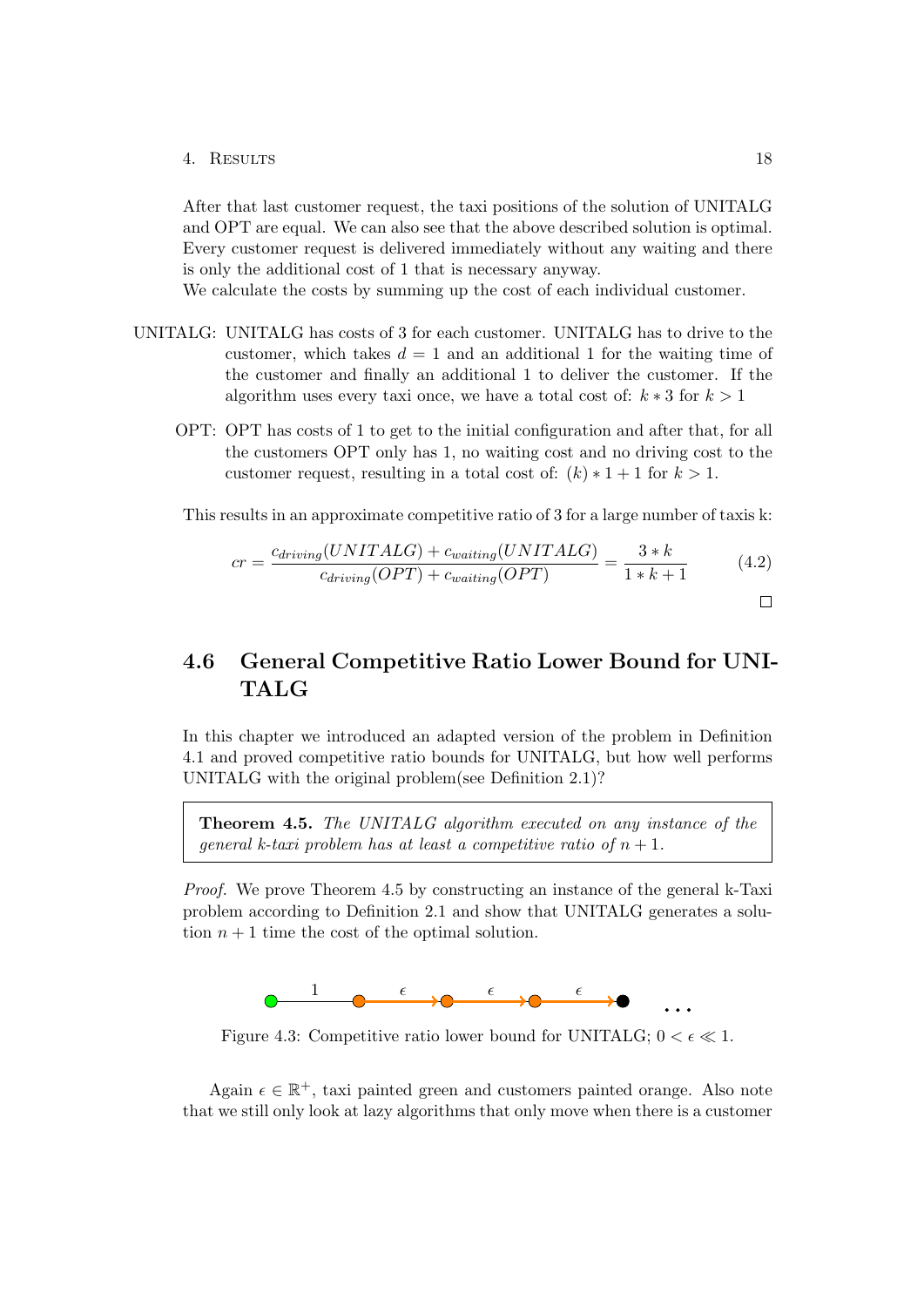request. The customers arriving times are defined as follows when the leftmost customer is customer 1 and from left to right an increment of 1. For customer i  $t_{arr} = 1 + \epsilon * (i - 1).$ 

The optimal solution is that in the first time unit the taxi moves from the leftmost node to the first customer request start position. The customer request then all arrive such that the taxi can drive and pick up without generating any waiting costs. The total costs of the optimal solution are  $c(OPT) = 1 + \epsilon * n$ . UNITALG waits until the first customer appears and then picks up every customer from left to right. Therefore UNITALG has costs of  $c(UNITALG)$  $(1 + \epsilon * n) + (1 * n).$ 

This results in a competitive ratio of  $1 + n$  for a large number of customers and an  $\epsilon$  that goes faster to zero than  $1/n$ . After this presentation one might argue that the competitive ratio is not dependent on the number of customers, but on the size of the graph. Figure 4.4 is an adapted version of the example on a constant size graph:



Figure 4.4: Competitive ratio lower bound for the FIFO algorithm.

In this graph there are 2 groups of customers:

- The uneven customers  $(i = 1, 3, 5, 7...)$  arrive at the middle vertex and want to drive to the right vertex.
- The even customers  $(i = 2, 4, 6, 8...)$  arrive at the right vertex and want to drive to the middle node.
- For all customers the following holds:  $t_{arr_i} = 1 + \epsilon * (i 1)$

After the first pickup the offline solution assigns the taxi such that it drives between the middle and the right node. UNITALG does the same, but with a delay of 1. The cost calculation is analogous to the first and has the same result.  $\Box$ 

### <span id="page-21-0"></span>4.7 Adaption of the Cost Model

In definition 2.6 the driving cost of the taxi is weighted the same as the waiting cost. The total cost is the sum of these two costs. In this chapter we add variables to the cost function and show a more general competitive ratio for that function. Take a look at the following definition of the cost function with these 4 new variables.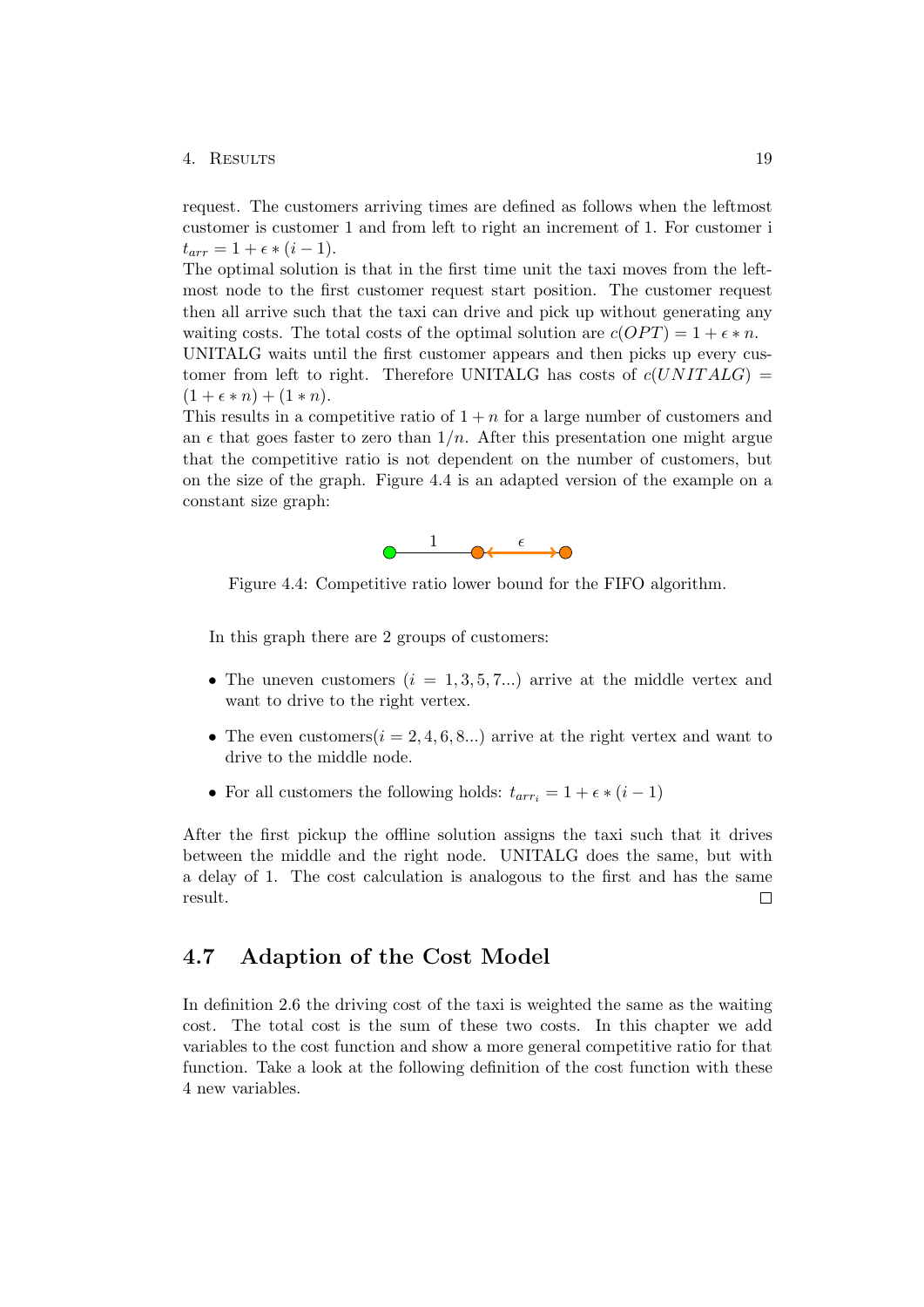Definition 4.6. The costs of an online algorithm execution on an instance of the online k-taxi problem is defined as follows with  $x, y, v, w \in \mathbb{R}$ :

$$
cost := x(\sum_{i=1}^{k} t_{driving})^v + y(\sum_{j=1}^{n} t_{waiting})^w
$$
\n(4.3)

Now we show how this new cost function influences the previous results.

Theorem 4.7. The competitive ratio upper bound of 3 for the UNITALG algorithm proven in Theorem 4.3 changes with the additions from Definition 4.6 to:

$$
2^v + \frac{yn^w}{xn^v} \tag{4.4}
$$

Proof. In order to prove Theorem 4.7 we need an additional variable that we call awt. awt represents additional waiting cost that appear, when we transfer from the simplified problem to the unit distance problem(see proof of Theorem 4.3). But they are actually irrelevant, because we can upper bound them.

$$
\frac{x*(2*n)^{v} + y*((awt+1)*n)^{w}}{x*n^{v} + y*(awt*n)^{w}} \leq 2^{v} + \frac{yn^{w}}{xn^{v}}
$$
\n(4.5)

 $\Box$ 

Theorem 4.8. The competitive ratio lower bound of 3 for the UNITALG algorithm proven in Theorem 4.4 changes with the additions from Definition 4.6 to:  $\overline{w}$ 

$$
2^v + \frac{yn^w}{xn^v} \tag{4.6}
$$

Proof. We fill in the values from Theorem 4.4 and end up with the same result as in Theorem 4.7.

$$
\frac{x * (2 * n)^{v} + y * (1 * n)^{w}}{x * n^{v} + 0} \Rightarrow 2^{v} + \frac{yn^{w}}{xn^{v}}
$$
(4.7)

 $\Box$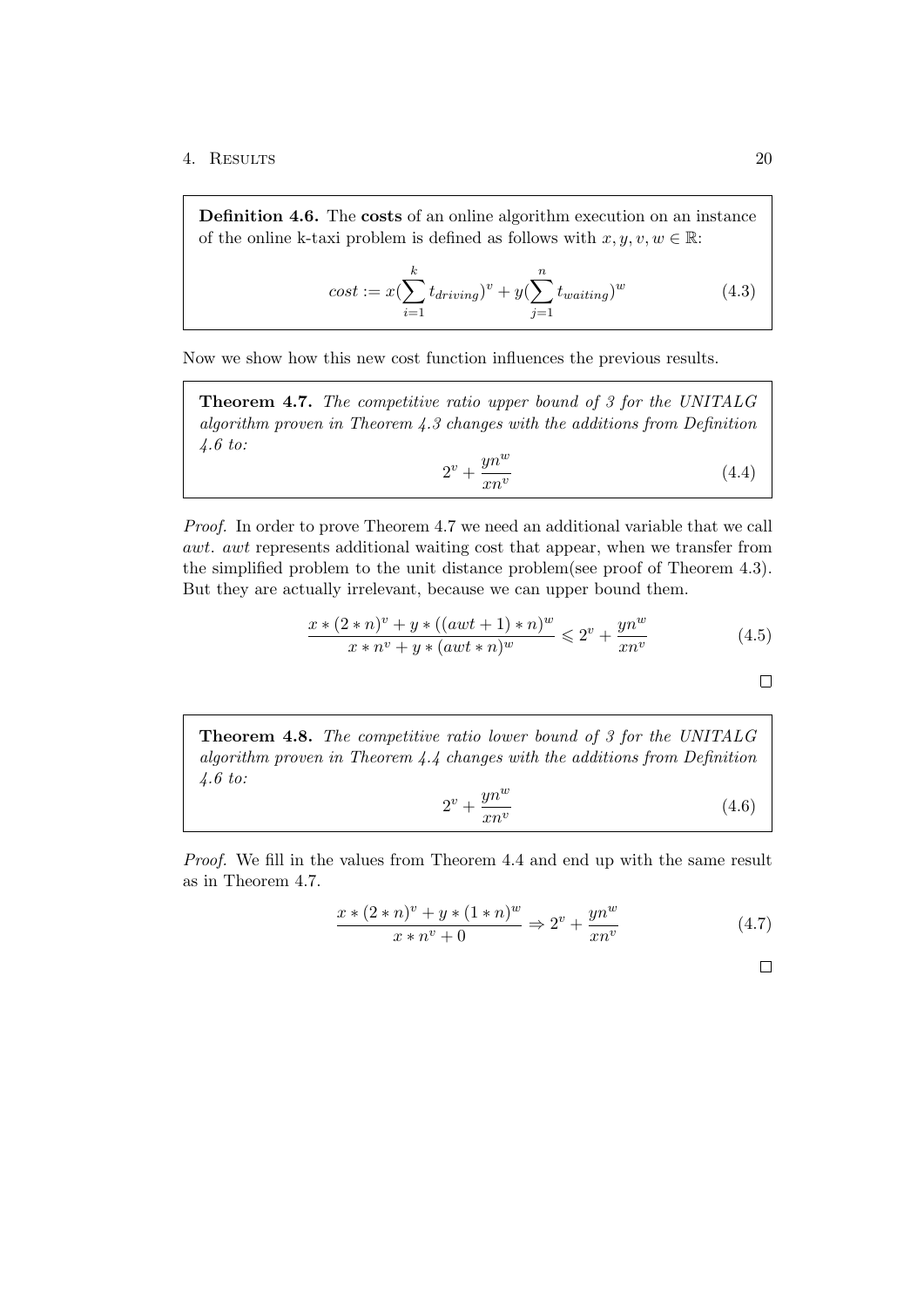Theorem 4.9. The general competitive ratio lower bound of 3 for the UNI-TALG algorithm proven in Theorem changes with the additions from Definition 4.6 to:

$$
1 + \frac{yn^w}{x2^v} \tag{4.8}
$$

Proof. The values according to the example in the proof from Theorem 4.5.

$$
\frac{x * 2^v + y * n^w}{x * 2^v + 0} \Rightarrow 1 + \frac{yn^w}{x2^v}
$$
\n(4.9)

 $\Box$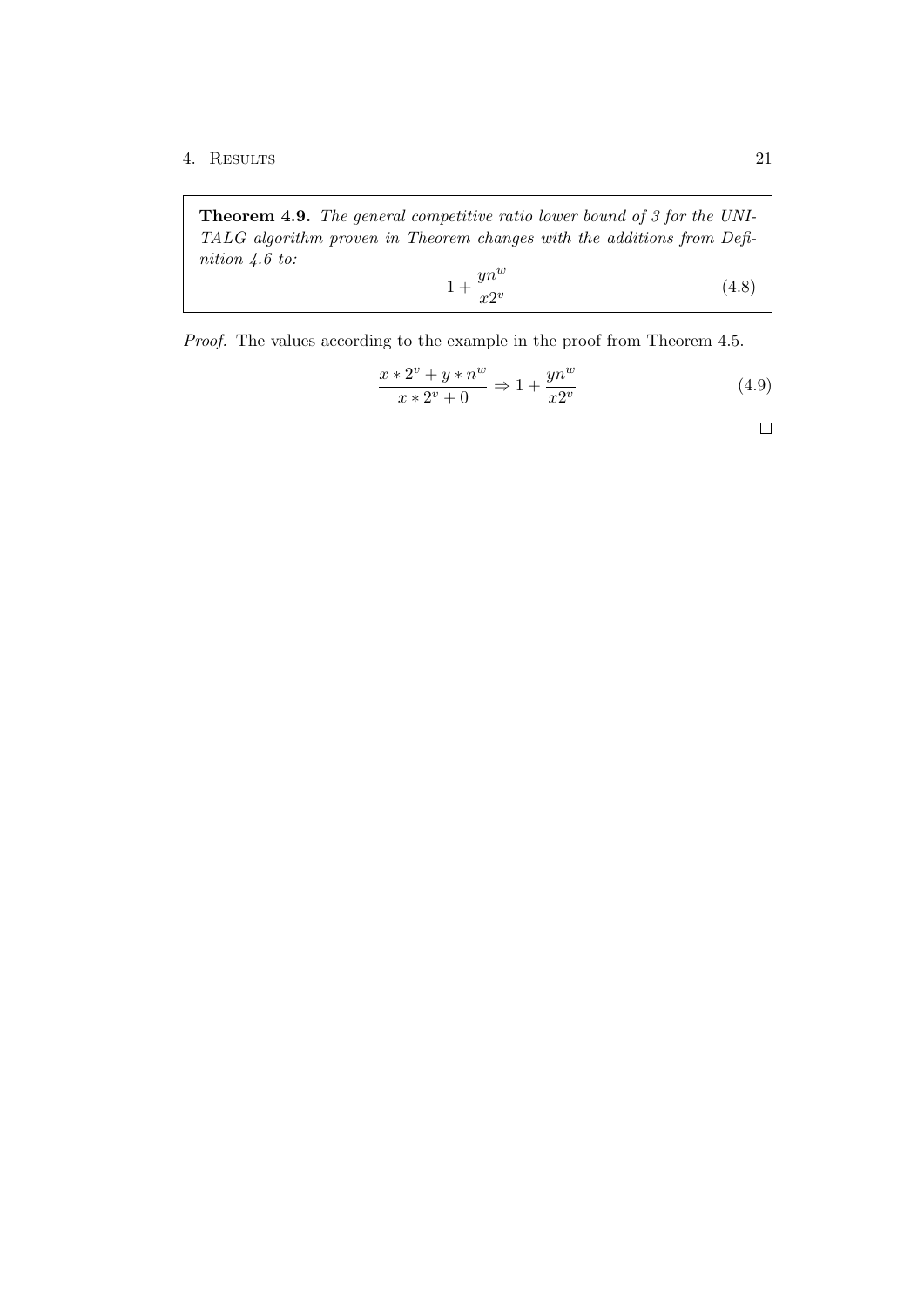# CHAPTER 5 Conclusion

<span id="page-24-0"></span>In this thesis we introduced a new cost model for the existing k-taxi problem. For this new problem, we developed an algorithm with a constant competitive ratio on a restricted subset. We also showed how the algorithm would perform in the general problem. However, there is no upper bound proof for UNITALG in the general case. It might be possible to adapt the proof structure from Theorem 4.3 to achieve a general upper bound for the competitive ratio for UNITALG. An additional goal could be to observe the effects the new cost model has on the various k-taxi adaption stated in the community.